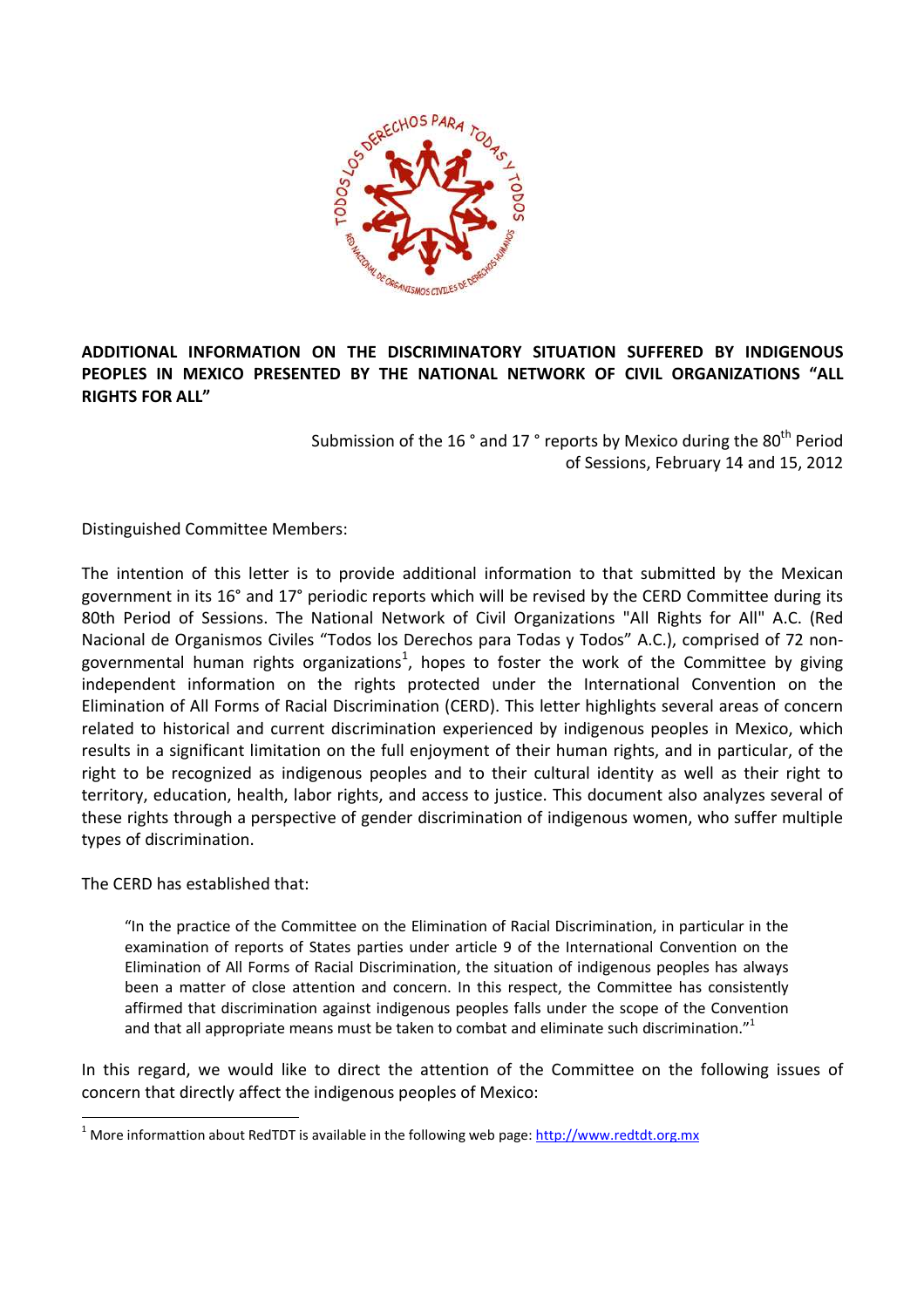#### **BACKGROUND INFORMATION**

Mexico is a country with a large indigenous population; it has about 62 ethno-linguistic groups representing more than a tenth of the Mexican population.<sup>2</sup> The results of the latest census conducted by the National Institute of Statistics and Geography (INEGI), 2010, indicate that over 910 million people speak an indigenous language.<sup>3</sup>

According to this census, 15.7 million people are considered indigenous, out of which 6.9 percent speak an indigenous language<sup>4</sup>. The states with the largest indigenous population according to birthplace are: Guerrero, Oaxaca, Chiapas, Veracruz, Yucatan, State of Mexico, Puebla and Hidalgo.<sup>5</sup>

As for the Afro-Mexican population, it is estimated that over 450,000 people have settled in Mexico.<sup>6</sup> This population is concentrated mainly in Costa Chica, Guerrero, Oaxaca and Veracruz, and to a lesser extent in the states of Colima, Chiapas, M, Guanajuato, Michoacan, Puebla, Queretaro, Sinaloa, Tabasco and Yucatan.<sup>7</sup>

According to data presented in December 2011 by the National Council for Evaluation of Social Development Policy (Coneval), the states of Guerrero, Oaxaca, Chiapas and Veracruz -where the greatest concentration of indigenous and Afro-Mexican people is found- have the municipalities with the highest rate of population (82.6% and 73.6%) living in extreme poverty.<sup>8</sup> These data account for the lag and invisibility experienced by indigenous peoples and Afro-Mexicans in Mexico.<sup>9</sup>

The most common forms of discrimination against these populations are abuse, exclusion and marginalization based on physical appearance in relation to skin color or ethnicity.<sup>10</sup> In the indigenous sectors, extreme poverty has forced millions of people to migrate from rural to large metropolitan areas, such as Mexico City, where they are most vulnerable to discrimination.<sup>11</sup>

According to the National Commission to Prevent Discrimination (CONAPRED), the main cause of discrimination against people of African descent is invisibility given that "[...] the culture of these group is not reflected in the map, in the statistics, in the census, in the public policy programs and budgets, in the legislation, in the Constitution and in museums, as part of the history of Mexico  $\left[...\right]^{n12}$ 

For its part, the National Commission on Human Rights (CNDH) considered as insufficient the actions and efforts made to combat discrimination in Mexico, so it made an appeal to fight it.<sup>13</sup> CONAPRED has also stated that in Mexico there seem to be insufficient incentives to combat –in the society and through State institutions, the existing inequality in the participation of democracy mechanisms, and urged the academic debate to generate knowledge and tools on this issue.<sup>14</sup>

#### **LEGISLATIVE FRAMEWORK**

### *Constitutional Reforms*

On June 10, 2011 the Executive issued the Decree reforming the Mexican Constitution on the issue of human rights.<sup>15</sup> One of the most important is the reform to the constitutional Article  $1^{16}$  through which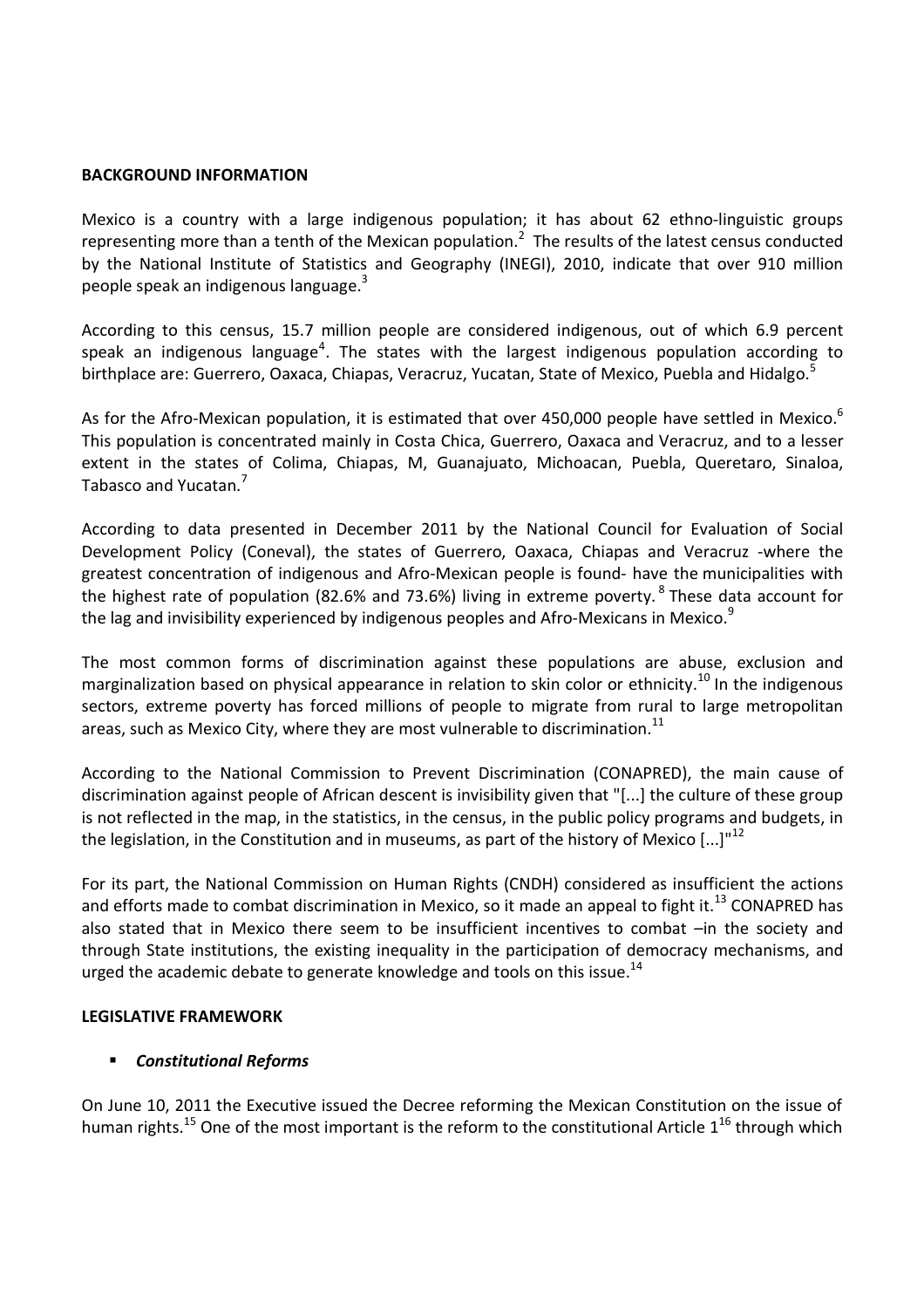human rights are recognized; furthermore, the reform elevates to constitutional rank the rights recognized in the international treaties that Mexico has signed and ratified and human rights consuetudinary norms. Likewise, Article 1° sets out the obligations of any authority to respect, guarantee, protect and promote human rights in accordance with the principles of universality, interdependence, indivisibility and progress, and it explicitly prohibits any type of discrimination.

This reform is an important step for human rights in Mexico in general, and for indigenous peoples and Afro-Mexicans in particular, because it means that authorities should consider, among others, the provisions of the International Labour Organization (ILO) 169 Convention concerning the right of indigenous peoples to consultation (Article 6). However, development projects that affect indigenous communities are currently being carried out without their consultation and prior informed consent. An example is the Mesoamerica Project or the mining concessions that have been granted to national and international companies for the exploitation of lands that are within the territory of the indigenous communities. Thus, the discrimination-free exercise of the rights of indigenous peoples and Afrodescendants is still a challenge.

In this regard, after more than 10 years of the reform made to Article 2 of the Constitution<sup>17</sup> on the rights of indigenous peoples, this article remains an unresolved task of the Mexican state and the urgency and the need to review its implementation arises again. In its Concluding Observations to Mexico in 2006, the CERD Committee considered this situation and recommended that Mexico "should put into practice the principles set out in the constitutional reform in relation to indigenous matters in close cooperation with the indigenous peoples."<sup>18</sup> In this sense, since 2003 the United Nations Special Rapporteur on Human Rights and Fundamental Freedoms of Indigenous Peoples (Special Rapporteur on Indigenous Peoples) had recommended Mexico to reopen the debate on indigenous issues with adherence to the principles signed in the Agreements of San Andrés and to international norms,<sup>19</sup> but this has not taken place yet.

# *Laws to eradicate discrimination*

While progress has been made at the legislative level in the recognition of equality and on the prohibition of discrimination through the approval of the Federal Law to Prevent and Eliminate Discrimination (LFPED),<sup>20</sup> the creation of CONAPRE<sup>21</sup>, and the approval of the respective state laws to prevent and eliminate discrimination, there is still a long way to go. As for state laws, only 11 out of 32 states have approved local legislation, which leaves still a significant amount of pending work for the harmonization of legislation.

On the other hand, in order for these laws to be effective, it is necessary to implement the required mechanisms and the legal resources that allow for officials that violate the laws to be punished. The undersigned organizations have not heard of any proceedings against officials that have not complied with the law.

### **RIGHT TO RECOGNITION OF IDENTITY AND CULTURE OF INDIGENOUS PEOPLES**

In the General Recommendation No. 23 on Indigenous Peoples, the CERD Committee called on States parties to the Convention to respect and recognize cultural differences, history, language and the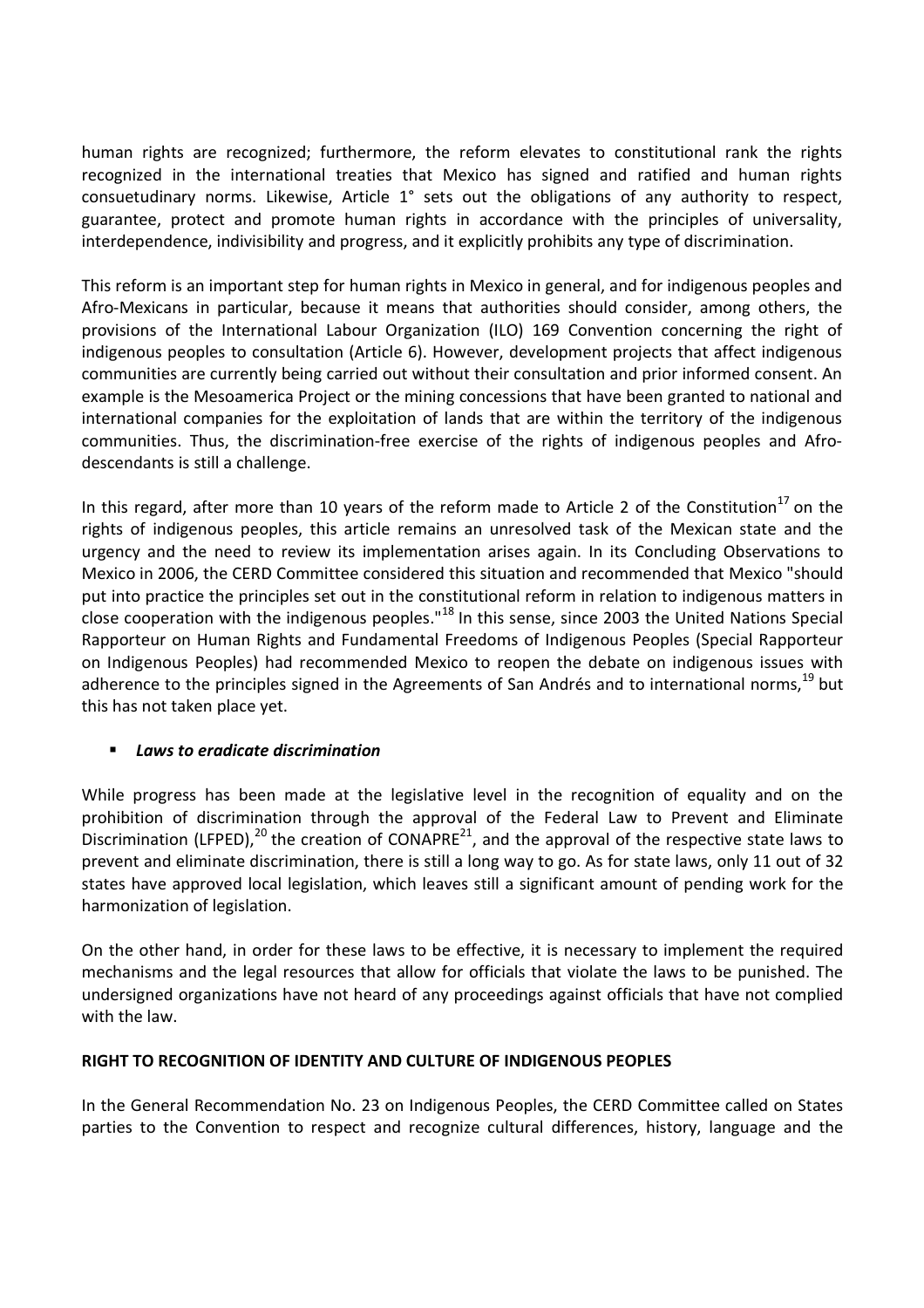lifestyle of indigenous peoples as enrichment to the State's cultural identity, and to promote their conservation.<sup>22</sup> Furthermore, the Special Rapporteur on Indigenous Peoples stated that according to the human rights based approach "[i]ndigenous peoples must thus be identified as subjects of collective rights that complement the rights of their individual members. These rights are recognized in various international instruments, particularly in the United Nations Declaration on the Rights of Indigenous Peoples."<sup>23</sup>

Despite the constitutional recognition of Mexico's multicultural identity and the recognition of indigenous peoples, recent cases illustrate violations of the right to identity of this group and of the right to the recognition of their culture. For example, the indigenous community of San Ildefonso, Hidalgo, was not given access to development projects of the government because it is not officially registered as an indigenous group, despite the fact that 90% of its population speaks Hñähñu and they still preserve their traditions, music and crafts. So they had to seek official recognition to be creditors to social development benefits.<sup>24</sup>

In the same community, an indigenous girl could not be registered nor obtain a birth certificate simply because of how her name was conformed and written. The case of Doni\_Zänä had to go through a legal process and reach international instances so that the girl could be recognized as a Mexican citizen with the name and identity she wanted. The process began when Cesar Cruz and Marisela Rivas. Doni Zänä's parents, who tried to register her at the Registry Office in the municipality of San Ildefonso, the officials who heard her case did not admit the name because it was written with an umlaut and an underscore and they could not register these symbols, they assured the parents that they would be told the same thing at the Registry Office of the State. They offered to register her with a less complicated name, thus ignoring the cultural background and identity of the name her parents had chosen; "Doni\_Zänä" –which means in Hñähñu "Moon Flower", was special because they were florists for the Day of the Death (celebrated on the  $2^{nd}$  of November) and their daughter had been born on the  $1<sup>st</sup>$  of November. Furthermore, if no symbols were used the meaning of the name would change to "biter stone", clearly losing its identity. To get her registered, the parents of Doni\_Zänä went before the National Population Registry, the National Human Rights Commission, the Commission for the Development of Indigenous Peoples, CONAPRED and before the High Commissioner's Office of Human Rights before the United Nations in Mexico. Two years later they got their daughter registered as they wished; during those two years Doni Zänä had no legal personality, which prevented her access to education and to social programs that require registration.<sup>25</sup>

In this regard, we request the Committee to recommend that Mexico take the necessary actions to eliminate discrimination against indigenous peoples in their recognition as such and of their identity, and to respect their culture, traditions, practices and customs.

## **RIGHT TO ACCESS ALL PLACES AND SERVICES FOR PUBLIC USE, SUCH AS TRANSPORTATION, HOTELS, RESTAURANTS, CAFES, THEATERS AND PARKS (Article 5 § (f) OF THE CERD)**

Racial discrimination against indigenous peoples reaches unimaginable extremes. There are few recorded cases of discrimination based on ethnic origin, in the access to public places, given that this is still considered as part of normal life and few indigenous people dare to denounce it. But an example of this is the case of a group of five indigenous Wirárika who were forced to leave the restaurant La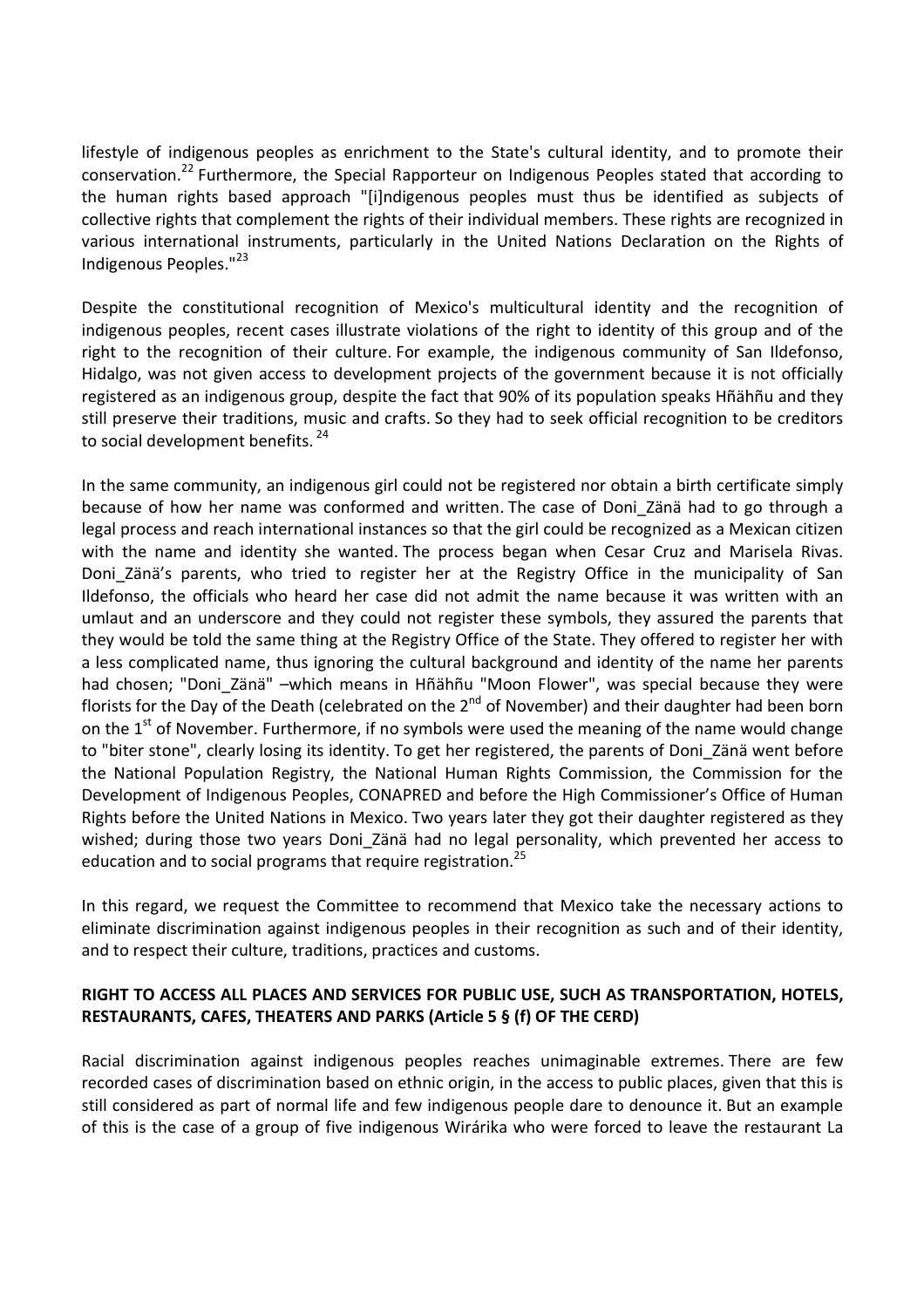Parroquia, located in downtown Tepic, in the state of Nayarit, by order of the manager of the establishment under the argument that the Huichols "are very dirt". <sup>26</sup> This case led to a recommendation by CONAPRED in which it stated that the staff o of the establishment should take non-discrimination courses.<sup>27</sup>

## **RIGHT TO EQUALITY AND NON-DISCRIMINATION ON THE ACCESS TO THE ESCR BY INDIGENOUS PEOPLES (Article 5 § (e) CERD)**

## *Right to Education (Article 5 § (e)(v) CERD)*

Despite its acceptable educational indicators, Mexico faces the poor quality of education that the State provides and the exclusion to which many indigenous children and youth are subjected to in the educational system.<sup>28</sup> As noted by the United Nations Special Rapporteur on the Right to Education during his visit to Mexico in 2010, "the exclusion of educational opportunities in Mexico has a very specific target, which can be summarized in one sentence: the poor receive a poor education."  $^{29}$  The education provided by the State does not have the quality required by the current job market and it is even less thought to be an education that dignifies the human being; rather, it limits the individual to become unskilled, cheap and uncritical workforce Our leaders have lacked vision and interest in investing in the education system in order to have an educated, competitive, productive and critical population that contributes to build a democratic state of law and that respects human rights.<sup>30</sup>

In the cited document, the Rapporteur stated that not even 1% of the indigenous population entering primary manages to enter university (as opposed to 17% of the national population) $31$  in spite of the great demand that exists for the few intercultural universities, which for the Rapporteur suggests that indigenous peoples respond to the opportunities that are presented to them.<sup>32</sup> One of the obstacles for indigenous peoples to access education is the fact that the criterion for investing on education is based on a cost-benefit analysis, whereby the installation of educational institutions is conditional upon the size of the population, ie there must be a certain number of residents concentrated in one area for the state to decide to set up a school.<sup>33</sup> This system does not take into account that about 70% of the rural communities have around 100 inhabitants and thus, it prevents many children and adolescents from being able to go to school; $34$  while those who manage, have to travel long distances.

In addition, the educational model becomes insufficient for the recovery and empowerment of indigenous languages and cultures, there is a lack of teacher training programs and often teachers are not familiar with the languages of the students they educate.<sup>35</sup> According to the Rapporteur, the main problem that the education authorities are facing is to provide quality education; the "education supply does not meet the social inequalities that mainly affect marginalized populations, it also does not introduce structural measures that address more effectively their needs, and nor does it invest sufficient resources for their care."<sup>36</sup> Although there are important initiatives, it would appear as if the system was either reproducing these inequalities or it is very slow in removing them.

Given the situation, the Rapporteur recommended Mexico in 2010 to "develop a more accurate diagnosis of the educational needs of indigenous peoples and of the rural areas in general"<sup>37</sup> so that it can determine the policies needed to diminish the inequality gap in the access to education by indigenous peoples and rural communities.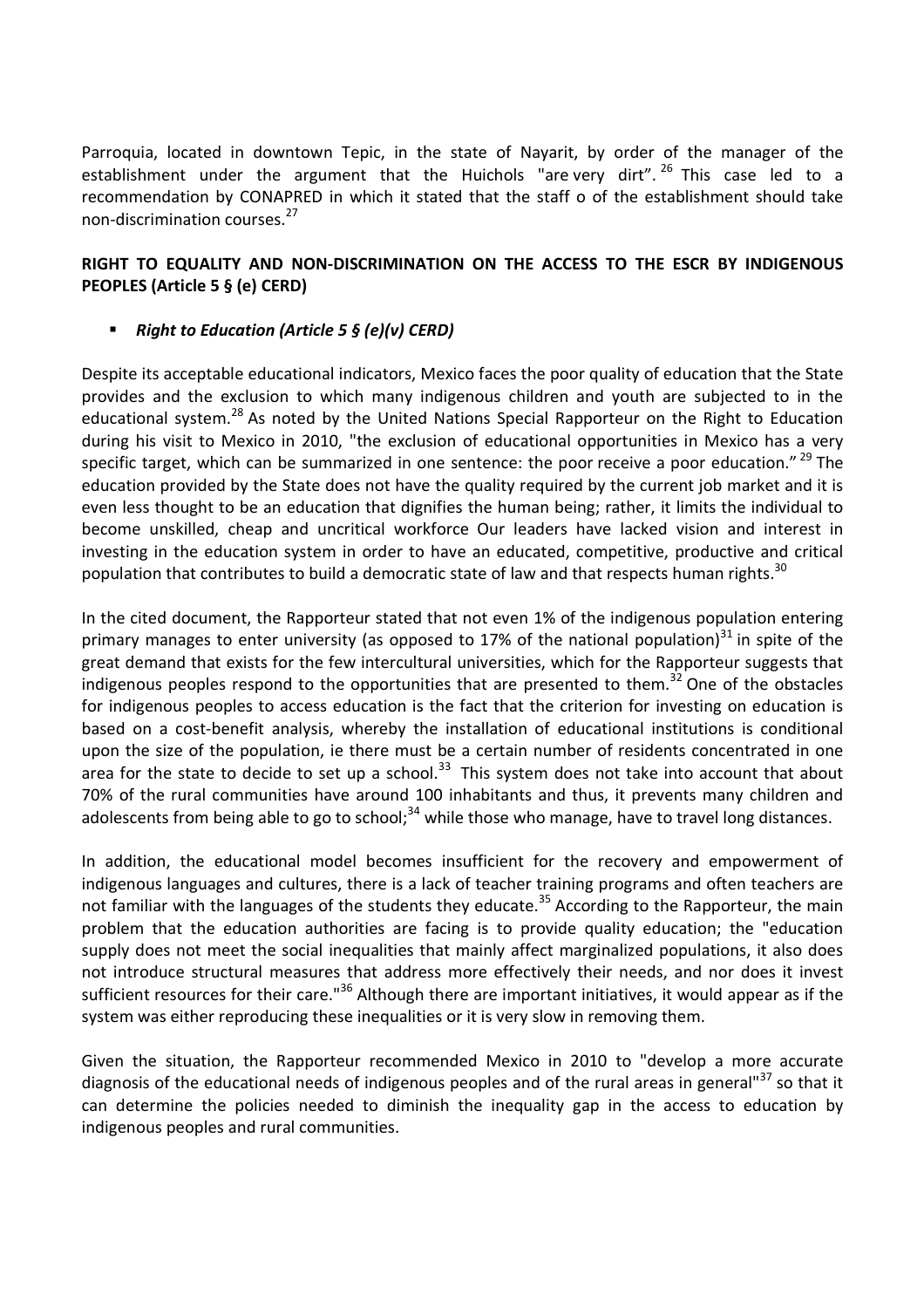## Discrimination in the field of education against girls, adolescents and women

The National Council for Educational Development (Conafe) reported that in the rural areas of Oaxaca, Chiapas, Guerrero and the Sierra of Puebla, girls experience greater discrimination by their families, as they are the ones who prevent them from attending school.<sup>38</sup> In general the femininity index in rural areas, according to available data (2004), was 95.4, meaning that for every one hundred children attending school there were 95 girls. But by age groups we found that absenteeism among girls in rural areas reached 7.3% for girls between 6 to 12 years, this percentage increases with the age and for the group of adolescents (13 to 15 years), it reached 36.7 percent.<sup>39</sup> The violation of the right to receive a school education worsens in indigenous communities where the school attendance rate of indigenous girls from 6 to 14 years living in rural communities is of about 82 percent. Only 69.8 percent of indigenous girls from 6 to 14 years in rural communities are literate, a low rate when compared to urban locations, where the percentage of this sector increases to 77.7 percent.<sup>40</sup>

The Citizen Observatory of Education notes that "the current educational policy has placed in the margins of the system the educational programs and modalities for adults, the so-called vulnerable groups and for indigenous peoples. With little money and with underpaid and ill-prepared teaching figures, it is not feasible to resolve the lack of education in these groups".<sup>41</sup>

# *The right to health (Article 5 § (e) (iv) CERD)*

The degree of exclusion and poverty experienced by indigenous peoples and Afro-Mexicans is also reflected in the access to their right to health. Many communities still suffer from the so-called "diseases of poverty." CONAPRED, taking into account the data from  $11<sup>th</sup>$  2005 population count, indicated that out of 1000 people that speak an indigenous language, 75 are not entitled to health services nationwide. The same percentage applies to indigenous adult population that is not entitled to any health care service.<sup>42</sup>

The main causes are lack of physical access to basic services like drinking water, that allow for an adequate quality of life; similarly, the lack of physical and economic access to medical facilities or basic health services are some of the problems that hinder timely and quality medical attention to this sector, which is critical because many of the diseases, preventable or curable in their early stages, become fatal in patients. An example of this is that three of the leading causes of death among the indigenous populations are gastrointestinal and respiratory infections (diarrhea, pneumonia, among others).<sup>43</sup>

# Maternal Mortality

The racial discrimination exercised by society against indigenous women is added to the gender discrimination against women present at the social institutions and in some indigenous communities.<sup>44</sup> The problems of access to the right to health by indigenous peoples are structural, budgetary and have to do with services that do not comply with standards of accessibility, availability, acceptability, and quality;<sup>45</sup> however, these problems intensify when it comes to the maternal health of indigenous and poor women living in rural areas who experience a transversal discrimination for being female, going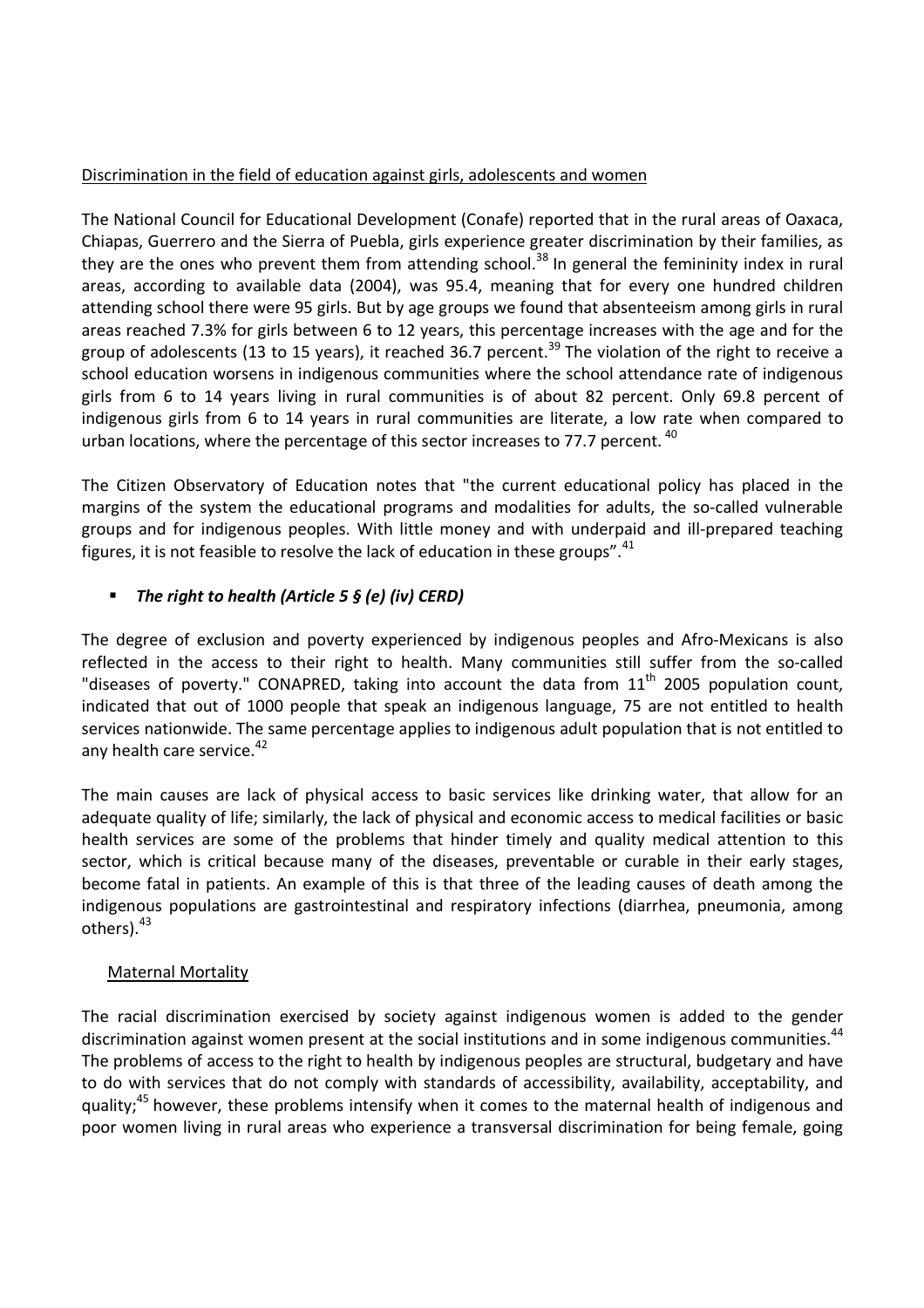through the biological process of pregnancy, being indigenous and being poor in rural areas. The situation we want to highlight in this report, given the seriousness of the issue, is the maternal mortality<sup>46</sup> among indigenous women. A disproportionately high number of indigenous women are most often the ones who suffer violations to their right to life, personal integrity and their right to sexual and reproductive health.

Indigenous women have the highest maternal mortality rates in the country, which is not surprising given the analysis made above on access to health services by indigenous peoples and on development indexes. According to the CDI, "[i]n Mexico, the concentration of infrastructure and medical resources in urban areas has contributed to the dispersion of attention and of the coverage of health care services that does not reach the indigenous population primarily located in rural areas."<sup>47</sup> The states with the most serious maternal mortality problems are Chiapas, Chihuahua, Guerrero, Nayarit and Oaxaca, which show a maternal mortality ratio of more than 80 per 100 000 live births.<sup>48</sup>According to figures from the Ministry of Health (2002-2008), the States with the highest maternal mortality rates were Oaxaca, Chiapas and Guerrero, presenting maternal mortality ratios of 98.7, 96.8 and 96.5 per 100 000 live births respectively.<sup>49</sup>

According to these figures, the Mexican government has failed to achieve the objectives set in the Millennium Development Goals (MDGs)<sup>50</sup> and has failed to comply with the commitments made at the Fourth World Conference on Women in Beijing (1995) and its Platform for Action (Declaration of Beijing). $51$ 

This fact is linked to the lack of exercise of their sexual and reproductive rights and with the institutional violence against indigenous women. Among the major obstacles in this regard, the following stand out: 1) lack of access to contraception methods, 2) lack of access to education and information on health issues including sexual and reproductive health, 3) lack of proper and quality care of indigenous maternal health, 4) lack of appropriate care during childbirth, 5) lack of knowledge by the health staff of the indigenous languages and traditions,  $52$  6) drug shortages and poor infrastructure in Indigenous communities, among others; the effects of these obstacles are the deaths of thousands of indigenous women. $53$ 

As for the recent maternal mortality rates, the only available data comes from the Ministry of Health (2008) which recorded 1,167 maternal deaths in total.<sup>54</sup> In the states with the largest indigenous population, the following data was recorded: Veracruz 101 deaths, Chiapas 95 deaths, Oaxaca 70 deaths and Guerrero 63 deaths.<sup>55</sup> The main causes of death identified in this report are: unsafe abortion, hypertensive disorders during pregnancy, bleeding during pregnancy, childbirth and postpartum complications mainly from pregnancy and childbirth; sepsis and other puerperal infections; and venous complications in pregnancy, childbirth and in the puerperium.<sup>56</sup>

However, the figures are outdated and do not disaggregate by indigenous or African descent. Besides, the existences of sub-records is likely due to the lack of reliable statistics in the health centers or in the place of death, since many indigenous women are not even reported as maternal deaths when they die at their homes or in transfers between hospitals. It is therefore necessary that the State provides reliable figures to measure the extent of the problem in its true dimension, to concentrate resources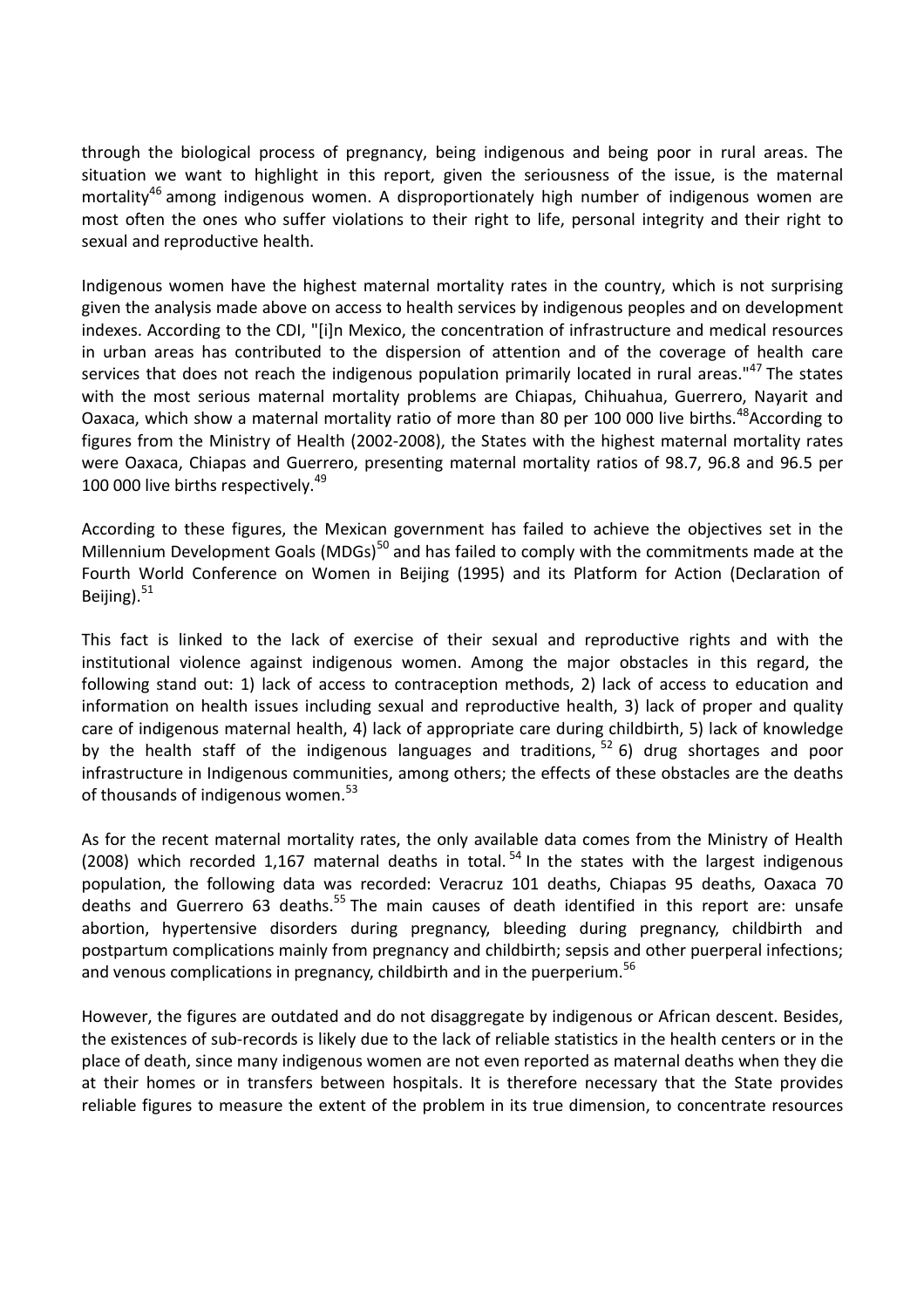and create appropriate public policies to advance in reducing the maternal mortality rates in indigenous women.

For its part, the Convention on the Elimination of All Forms of Discrimination against Women (CEDAW) states that it is the State's obligation to take all appropriate measures to eliminate discrimination against women in the field of health care in order to ensure, under conditions of equality between men and women, access to health care services, including those related to family planning.<sup>57</sup> As various rapporteurs and UN committees have pointed out, this means that States should remove the legal and factual barriers to the access to abortion under safe conditions, given that this is a major cause of maternal mortality. In this sense, civil society organizations working for women rights point out that the recent "anti-abortion" laws in 18 states violate the right to health and do not allow for advancement in the exercise of this right.<sup>58</sup> In this regard, we urge the Committee to decide on this issue and recommend that Mexico eliminate the barriers in the access to legal and safe abortion, according to the recommendations made by the Special Rapporteur on the right of everyone to the highest attainable standard of physical and mental health<sup>59</sup> and the arguments put forward by the majority of the justices of the Mexican Supreme Court of Justice<sup>60</sup> in the recent discussion of this topic.

According to the Guttmacher Institute "[m]aternal health experts suggest that in order to close the gap in social and economic inequality that has as a result a high morbidity and mortality in certain population sectors, it will be necessary to provide free and universal obstetric care access to all women."<sup>61</sup> Likewise, the Human Rights Commission has recommended the states to eliminate discrimination against women in health care services, prioritizing efforts and resources to address the particular needs of women who are at greater risk of suffering harm to their integrity in their access to maternal health (poor, indigenous, Afro-descendants women and women in rural areas).<sup>62</sup>

# *Labour rights in Mexico City (Article (5) § (i) CERD)*

Due to structural and cultural causes, 43% of the indigenous population is working in the primary sector, 35% in the tertiary sector and 21% in the secondary.<sup>63</sup>

Indigenous people living in the Mexico City are constantly discriminated against in various spheres, including in the workplace. However, the precarious situation in which they live is made invisible, there is little information and knowledge about the indigenous sector in urban areas and thus they are often stereotyped, stigmatized and discriminated against because of their ethnicity, physical appearance or cultural identity This results in segregation, exclusion and lack of respect as well as in the annulation of their individual and collective rights. It should be noted that many indigenous people in the city are migrants and discriminated against for their migrant condition in the labor market, which assigns to them the dirtiest, most dangerous or degrading jobs, this is coupled with the fact that they have no legal protection or it is ineffective, which prevents them from assimilating into city life as full citizens.

The Special Report of the Human Rights Commission of Mexico City (CDHDF) emphasizes the situation of indigenous people engaged in the informal trade in the street.<sup>64</sup> In the period of 2000 to 2006, the government issued an edict that ordered the police to begin negotiations with an indigenous group of artisans; however, in the agreement of cooperation with the Government of Mexico City, they were not recognized as non-salaried workers and the spaces designated for the them to conduct their trade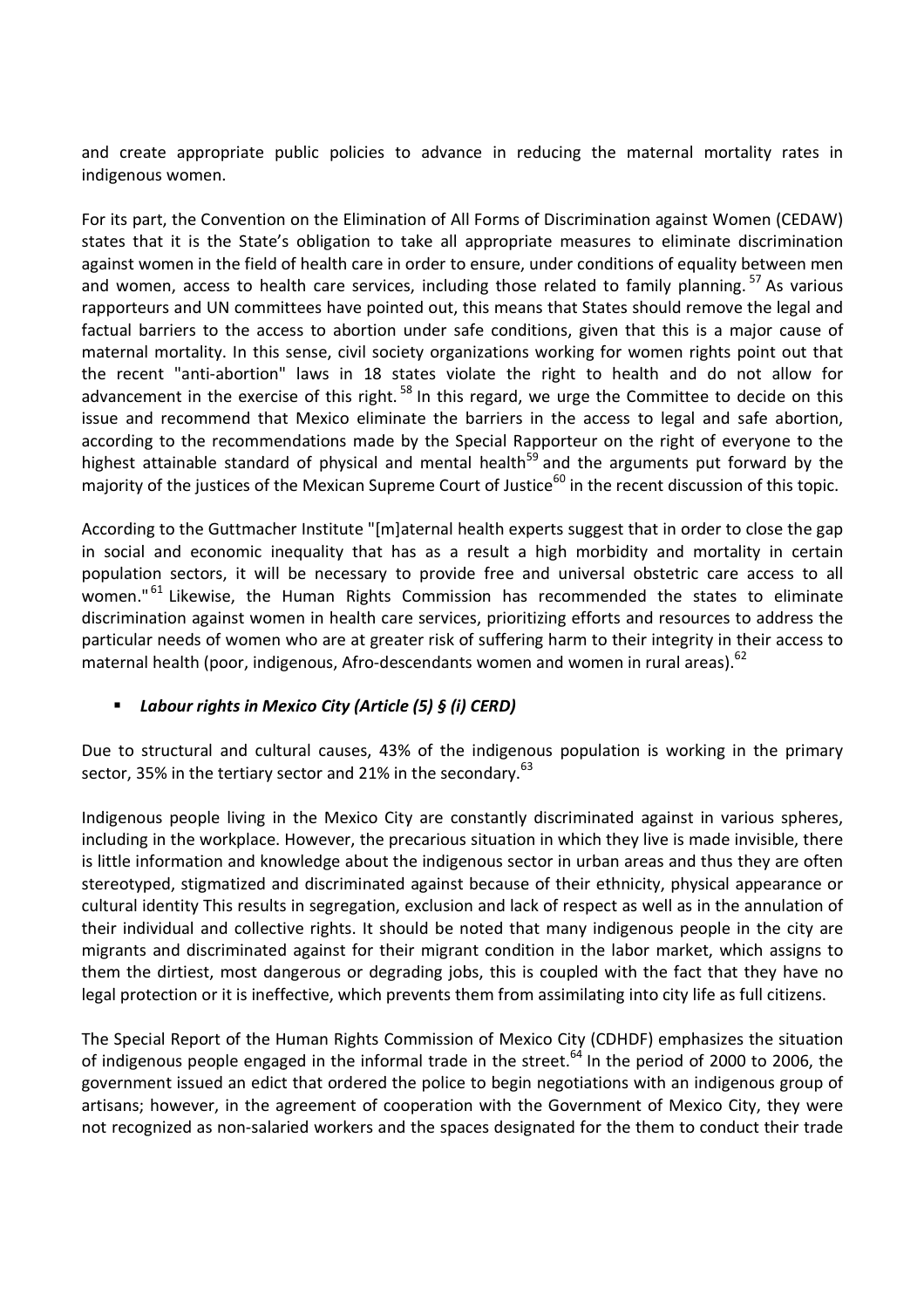were given instead to national and transnational companies.<sup>65</sup> On the other hand, there is no record of any attention given to indigenous people engaged in street vending but that are not artisans. The CDHDF stated that "[t] he recurrence of stigmatization towards indigenous vendors immediately puts them and their human rights in a vulnerable situation, given that their actions are limited to the street, they are in a permanent confrontation with the authority."<sup>66</sup>

In this regard we request the Committee to recommend to Mexico to remove barriers that discriminate against indigenous peoples in their access to the ESCR, particularly the right to education, health and work; and to take positive measures to eliminate the multiple discrimination which girls, adolescents and indigenous women suffer in the exercise of these rights.

### **RIGHT TO PROPERTY, LAND AND HOUSING OF INDIGENOUS PEOPLES (Article 5 § d(v), e(III) CERD)**

In the report on the review of Mexico in 2006, the CERD Committee stated that

"The Committee reiterates its concern that indigenous communities have no legal security with regard to land tenure, particularly in the Huasteca region, where the indigenous communities' struggle for recognition of their ownership of land and the granting of titles has resulted in dozens of deaths over the past three decades. (Art.5  $(d)(v)$ ).

The Committee reminds the State party of its general recommendation 23 on the rights of indigenous peoples, in particular paragraph 5 which calls on State parties to recognize and protect the rights of indigenous peoples to own, develop, control and use their lands and territories. The Committee also recommends that the State party should ensure the effective implementation of the programme for dealing with hot spots, which is designed to settle conflicts caused mainly by disputes over land ownership. The Committee requests the State party to supply information in its next periodic report on progress made in this area."<sup>67</sup>

In this regard the undersigning organizations consider it relevant to report to the Committee on the situation of forced displacement and other damages to the lands and territories of indigenous peoples, who suffer as a result of the concession and construction of mega development projects. This concern arises after the implementation without any control mechanisms of public work projects which include large-scale construction of dams, mines, wind farms, and highways<sup>68</sup> that violate, in virtually all of the cases, the right to housing, water, healthy environment, self-determination, information, consultation and to collective land of the indigenous people.<sup>69</sup> This is added to the absence of mechanisms to enable those affected to have satisfactory judicial protection as well as access to compensatory and restitution measures equivalent to what they have lost.<sup>70</sup> Moreover, those who fight for their territory and become defenders of their land and the environment are strongly repressed, doing their advocacy work at a high risk of losing their physical and mental integrity or even their lives.<sup>71</sup>

In 2011 the Federal Electricity Commission (CFE), one of the two institutions that implements the construction of dams (the other one is the National Water Commission), made public its intention to carry out in the next 12 years 11 hydroelectric projects.<sup>72</sup> Meanwhile in April 2011 the Ministry of Economy, contemplated in its registry of mining investment projects, 757 projects without giving any step forward towards adapting the relevant implementation policies of these projects in the framework of human rights or on the recommendations that the country has received on the subject.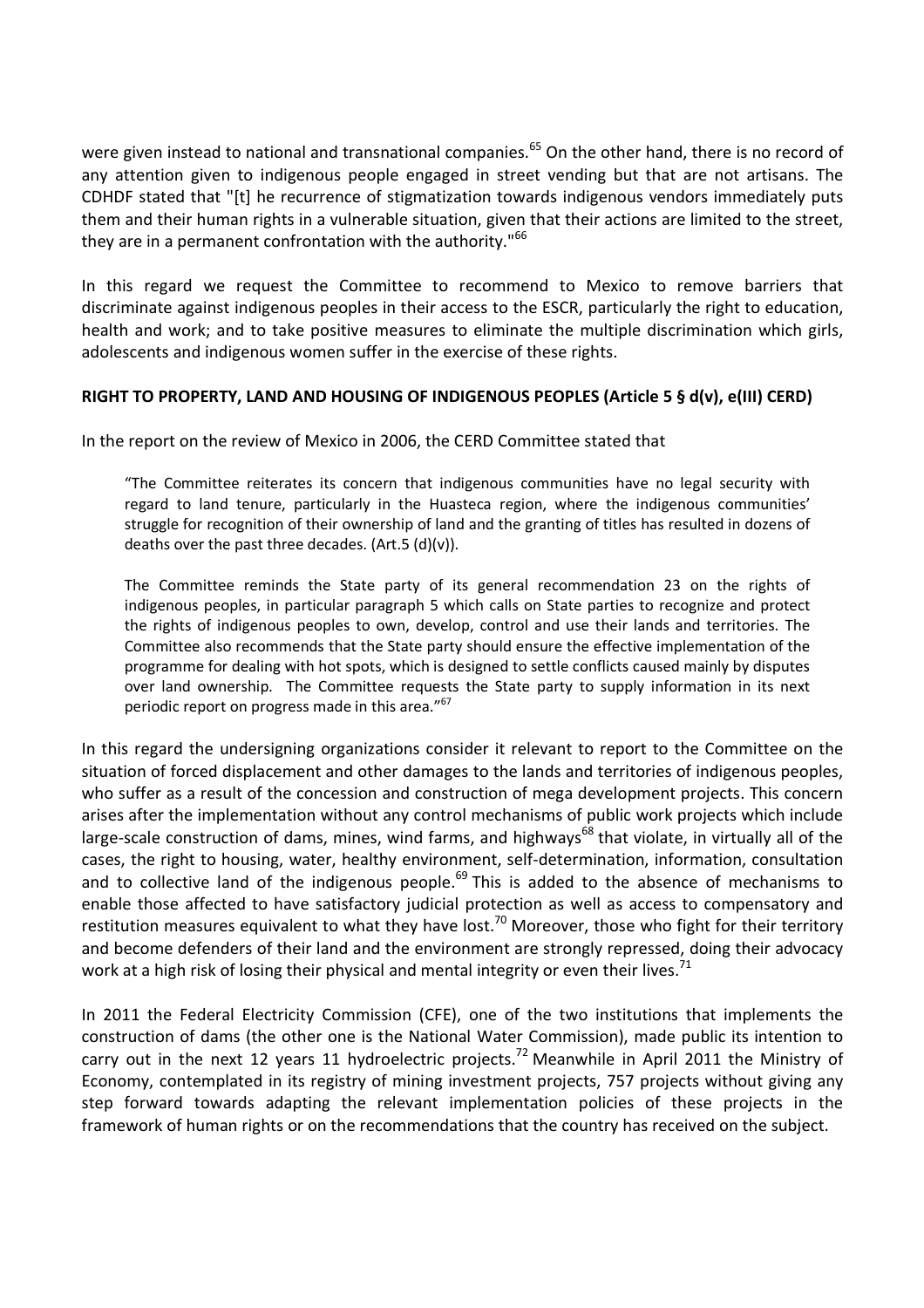Due to its location in areas of great natural wealth, the majority of indigenous lands in the country are the target of private capital, mostly foreign, trying to exploit them commercially through the imposition of large infrastructure and without the consent of the communities who are denied any information $^{73}$ 

According to civil society reports<sup>74</sup> and documentation of cases by organizations that belong to the RedTDT, some of the registered megaprojects that have affected the territories of indigenous peoples and the enjoyment of their rights are: a) the dam "Paso de la Reyna" in Oaxaca –in these projects the human rights of defenders and activists against the projects have also been violated, b) the dam "Picacho" in Sinaloa, d) and the dam "Cerro de Oro" in Oaxaca<sup>75</sup> and e) the touristic project of Barrancas del Cobre in Chihuahua.

Similarly, the mines have been another example of how the involvement of transnational corporations has affected rural and indigenous communities in Mexico. Examples of these mining projects are: a) *Plata Fortuna* Silver in San José del Progreso, Oaxaca, b) *New Gold Mine* in Cerro de San Pedro, San Luis Potosi c) Paredones Amarillos mine in the Sierra la Laguna Biosphere Reserve, Baja California operated by the Canadian company *Vista Gold*, d) the mining of the Canadian company *Minefinders* in the Ejido Huizopa, Madera Municipality, Chihuahua, e) the mining of the transnational company Gold Corp Inc in the community of Mazapil, Zacatecas, f) the exploitation by the company *Blackfire* in Chicomuselo, g) the mining concession to *Altos Hornos de Mexico*, in Santa Maria Zaniza g) the presence of the transnational *Linear Gold* which is the company with the largest number of hectares (328 thousand 160) distributed in 15 municipalities of the state such as: Copainalá, Ixhuatan, Pichucalco, Rayon, Villa Comaltitlán, Motozintla La Concordia, Amatenango del Valle, Angel Albino Corzo, Escuintla, Huixtla, Mapastepec Motozintla Tapilula and Villa Flores in Chiapas.<sup>76</sup>

One of the main problems faced by the indigenous peoples affected by the mega-projects has to do with access to information and the right to be consulted in accordance with international standards. The government does not inform the communities about the projects' plans, does not take them into account as participants in the planning process and nor does it give them any information about the environmental or health impact of the mining concession or of the construction of the mega project. Thus, the indigenous groups do not have information on how these projects will affect them, on whether they will be forcefully displaced or on the environmental damage involving their land, ignoring their relationship with the land and their worldview.<sup>17</sup>

During the Permanent Forum session, under the UN Economic and Social Council (ECOSOC) which ended in May 27, 2011, the agencies' rapporteurs warned of the concern that exists in the UN on issues that endanger indigenous peoples given the lack of recognition of the right to consultation, highlighting those relating to the extractive industries, the commodification of water, megaprojects involving forced displacement or armed conflict and the extinction of indigenous languages.<sup>78</sup>

In the case of mining concessions, the Law on Mining and other laws relating to projects<sup>79</sup> ignore indigenous peoples.<sup>80</sup> According to a report by Fundar, "the exclusion of communities in the decision making process on projects that involve fundamental changes in their environment and in their life can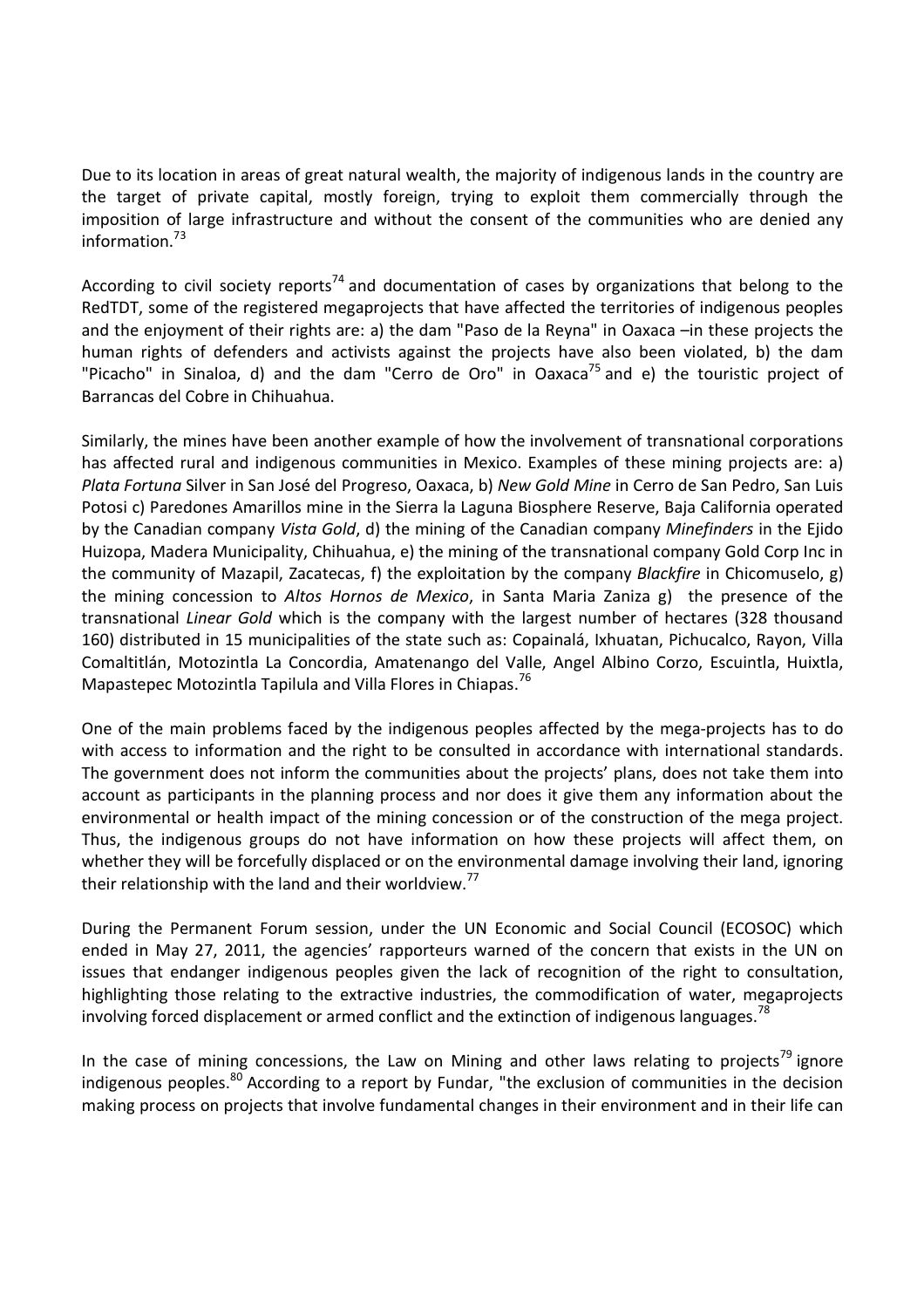lead to situations where human rights, understood in a broad perspective that includes economic, social and cultural rights and the environment, are severely injured."<sup>81</sup>

Thus, human rights violations caused by the construction of mega dams, as in the aforementioned cases, are related to cases of damage to the environment caused by flooding and to the forced displacement of entire communities who are uprooted from their ancestral land, affecting also the community ties and their cultural roots.<sup>82</sup> In recent years there have been instances of forced evictions, especially in the area of Guerrero and Chiapas, in favor of mining and logging concessions, or under the pretext of creating ecological reserves, as is the case for Montes Azules, Chiapas. While the actions taken by the State in its discourse support these groups, the reality is that measures are needed to adequately respond to the demand for land and housing for the affected communities.<sup>83</sup>

In the case of mining, the environmental impact reaches unimaginable extremes since most of these mines operate through "open" mining. The residuals generated by this type of mining tend to be highly toxic for the nearby town causing serious and chronic damage to health through the pollution of water and air.<sup>84</sup> This has an especial effect on the right to drinking water for the community<sup>85</sup> and, in general, in the quality of life and very survival of the communities. Although in some cases, communities are given a form of compensation, this is not sufficient to achieve a successful reintegration and it does not consider the community's relationship with their land.<sup>86</sup>

As if that were not enough, opponents of the project are facing threats, harassment and repression to the extent of cases in which environmentalists who defend and their land have been murdered.<sup>87</sup> This also generates a breakdown of the community social tissue as it creates divisions and conflicts between community members who oppose the mega project and those who defend the project because of particular interests they have in it. $^{88}$ 

Another of the rights that are violated in this scenario, and that is no less devastating, is the access to justice and effective remedies to stop or suspend the megaprojects that violate the rights of indigenous peoples.<sup>89</sup> First, many of indigenous groups do not know their rights and the resources they have for their own protection. Second, they must pay expensive environmental or administrative lawyers to fight the concessions and the results of environmental impact studies. Third, in Mexico there is so far no effective remedy that allows citizens to bring actions on environmental issues, even though an amendment was approved in 2011 that allowed for collective actions in this matter; this law still needs to be regulated so that it can be determined that the communities have a legitimate interest and not just a legal interest (which would require a direct impact and to prove the damage) to access a legal resource of this nature.<sup>90</sup> The lack of legal measures has led many communities to take action through a political process which in many cases has resulted in great repression and in violence in the communities.

Furthermore, in accordance with the Walter International Human Rights Clinic,

"In most cases, the courts have turned out to be an inefficient solution, since officials from the executive power simply ignore court rulings that ordered construction of projects to be stopped as well as the statements made by human rights organizations that confirmed that the right to information and to consultation had been violated."<sup>91</sup>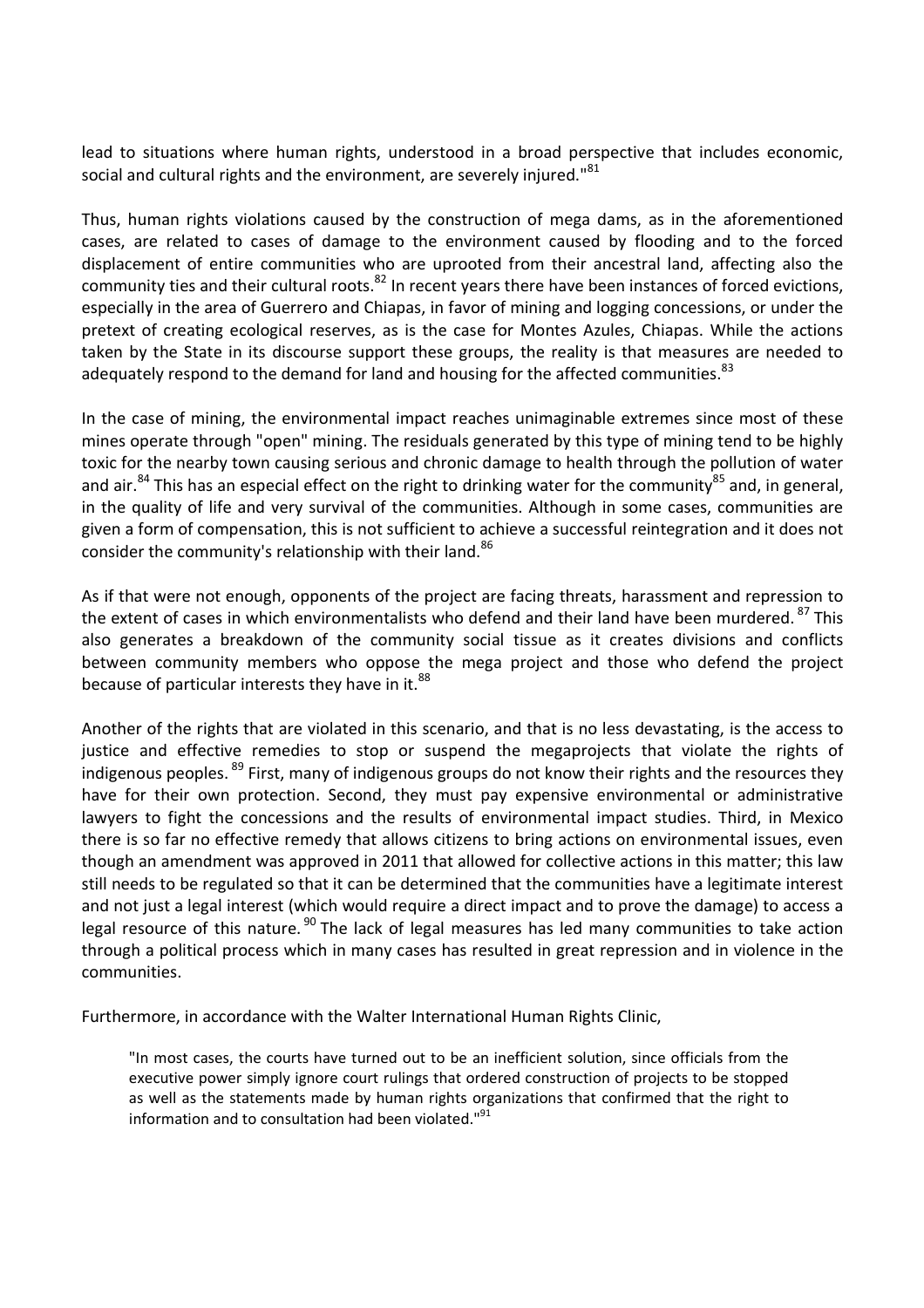One of the emblematic cases on this issue is the case of the indigenous people Wixárika/Wirikuta considered by the United Nations for Education, Science and Culture Organization (UNESCO) as Natural World Heritage and Cultural Heritage and that is home to the indigenous community Huichol (wixárika). Wikárika has faced intense fighting since February 2008 for the recognition of indigenous rights, such as the right to their sacred territory, to consultation, to their cultural identity and to a healthy environment, among others, due to the implementation of two mine projects, one gold mining project by the company *Golondrina SA de CV*, a subsidiary of Canada's *West Timmins Mining*, and another silver mining project by the companes *Firs Majestic Silver*, the Canadian company *Resourses Revolution Corp* and its Mexican subsidiary *Real Bonanza SA of C.V*, among others.*<sup>92</sup>*

The Bernalejo or the heart of Wirikuta, is one of the sacred sites that are within the geographical area of Wirikuta, an extension of 140 thousand 211 hectares covering 7 municipalities of the highlands of San Luis, such as Protected Natural Reserve, the Management Plan of the Protected Natural Area as Wirikuta's Natural Sacred Site and the Historical Cultural Route of the Huichol people (2008); the gold mining projects that are located here are "La Lira" and "El Bernalejo", covering an area of 77.63 and 37.88 hectares respectively, and the silver mining project "Real de Catorce," which is to be carried out in 6 thousand 678 hectares that comprise the 22 concessions granted in 2009.<sup>93</sup>

Wirikuya is considered as one of the sacred sites of the world; its mining has endangered one of the most important centers of pilgrimage and indigenous prayer worldwide, as well as the environmental stability of a fundamental region of the Chihuahuan Desert.<sup>94</sup>

The State has granted concessions to foreign and Mexican mining companies for up to 50 years without the participation of indigenous people in the decision making process, in plain violation of national and international law applicable to the case<sup>95</sup> concerning the right to consultation and the protection of their ancestral land and despite it being a UNESCO protected area, a sacred site and being inside a protected nature reserve.

"The responsibility of governments in protecting and promoting indigenous rights as well as their social, cultural, religious and spiritual practices under full respect for their territories, institutions and traditional forms of organization are some of the areas that are found in articles under [international treaties that protect indigenous rights]"<sup>96</sup>

Given the situation, the Wixárika people has filed ineffective lawsuits at the domestic level and has come before international bodies, the Rapporteur James Anaya and before the Mexico Office of United Nations High Commissioner for Human Rights to enforce their claims.<sup>97</sup>

The UN CESCR in its 2006 Concluding Observations on Mexico, urged the State to consulate in due form the indigenous and local communities affected on large-scale projects that are to be carried out on the lands and territories that they have, that they traditionally occupy or otherwise use, and to seek prior informed consent in any process leading to decisions on these projects that affect their rights and interests under the Covenant, in line with the ILO Convention No. 169 concerning indigenous and tribal peoples in independent states. The Committee also urged the Mexican government to recognize the rights of ownership and possession of indigenous communities over the lands they traditionally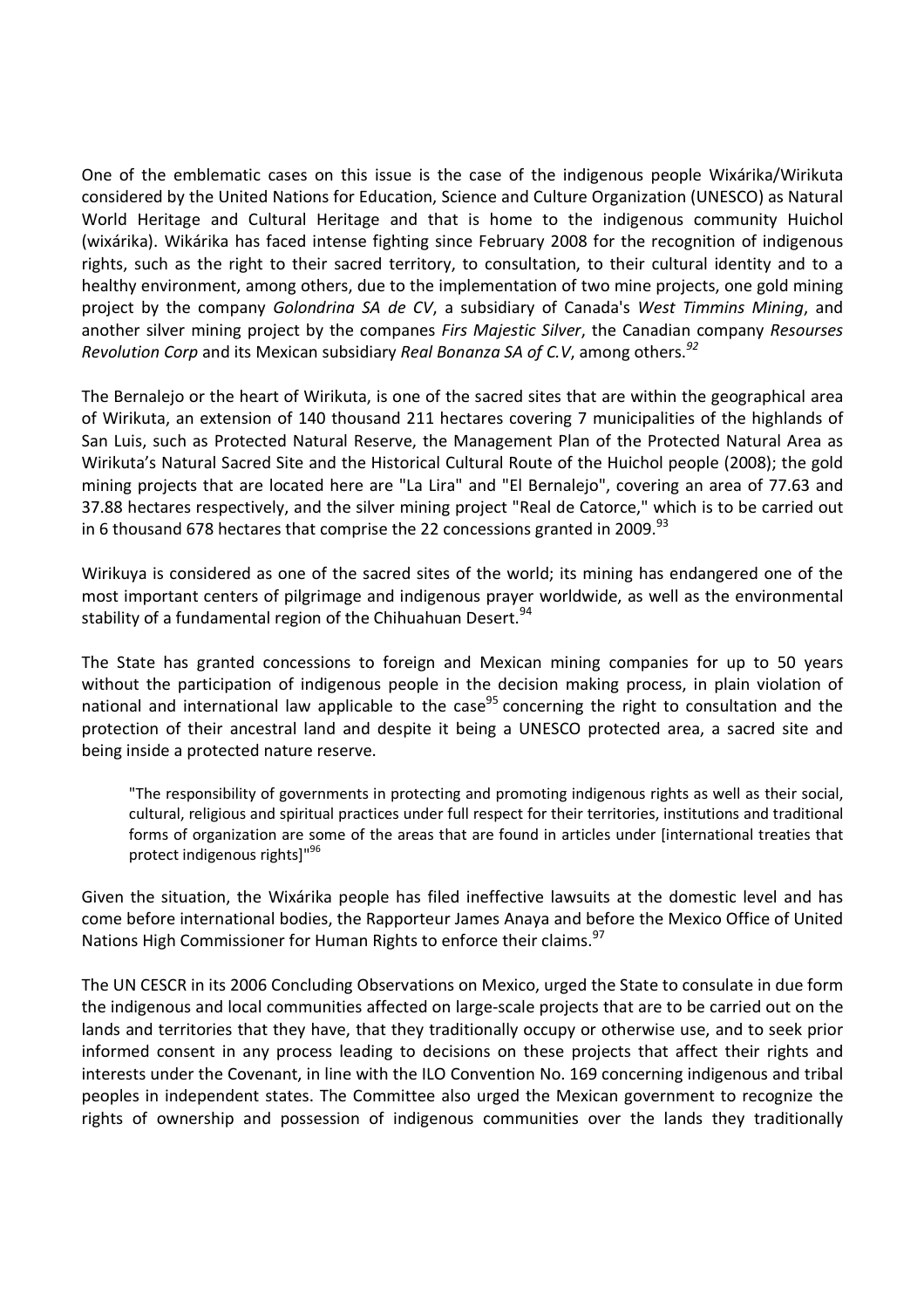occupy, to ensure adequate compensation and/or alternative accommodation and land for cultivation for indigenous communities and local farmers affected by this type of projects, and to protect their economic, social and cultural rights.<sup>98</sup>

In this sense we invite the CERD Committee to decide in the same lines as the ESCR Committee, to request Mexico for more information on this issue and make a call for attention so that the state prompt and effective solutions to this problem.

### Women in defense of Mother Earth: situation of discrimination in Chiapas

Women have been affected by limited access to land, a fact that derives from both, the social practices that prevail within the family and community, and the public policy and laws that are negligent to a gender perspective and imposed from the status quo of a patriarchal, predatory and discriminatory system that allows and encourages gender inequality.

For the indigenous women of Chiapas, not to own land or other elements that ensure their livelihood, reinforces their position of subordination, worsening at the same time their situation of poverty or extreme poverty and of insecurity of their rights. According to figures provided by the INEGI, in Mexico there are 30,305 social properties, out of which 2,057 are located in Chiapas. Only 33.457 are women holders (ejidatarias) while 258.488 are men.<sup>99</sup>

| State   | Social Properties | Ejidatarios                              |     |       |                                       |     |              |
|---------|-------------------|------------------------------------------|-----|-------|---------------------------------------|-----|--------------|
|         |                   | Total                                    | Men | Women | With individual land                  |     |              |
|         |                   |                                          |     |       | Total                                 | Men | <b>Women</b> |
| Mexico  | 30 30 5           | 3873054322314164991332632252730992532233 |     |       |                                       |     |              |
| Chiapas | 2057              | 291 945                                  |     |       | 258 488 33 457 273 312 245 749 27 563 |     |              |

Based on a research conducted by the Center for Women's Rights in Chiapas, 77.80% of the land is under men's titles, while 18.50% is in the favor of women.<sup>100</sup> these women are also characterized by:

- 1. Being older than men owners because the land was acquired by a spouse or partner who passed it on to them as inheritance;
- 2. Have little involvement in decision-making processes in communities;
- 3. Are limited in their rights over parcels and over common use lands.

Out of the total number of women who have a right over land, 12.2% speaks an indigenous language and 23.72% speak Spanish, in comparison to men holders out of which 81.6% speaks an indigenous language and 74.58% speak Spanish.<sup>101</sup>

*Owner of the land according to language*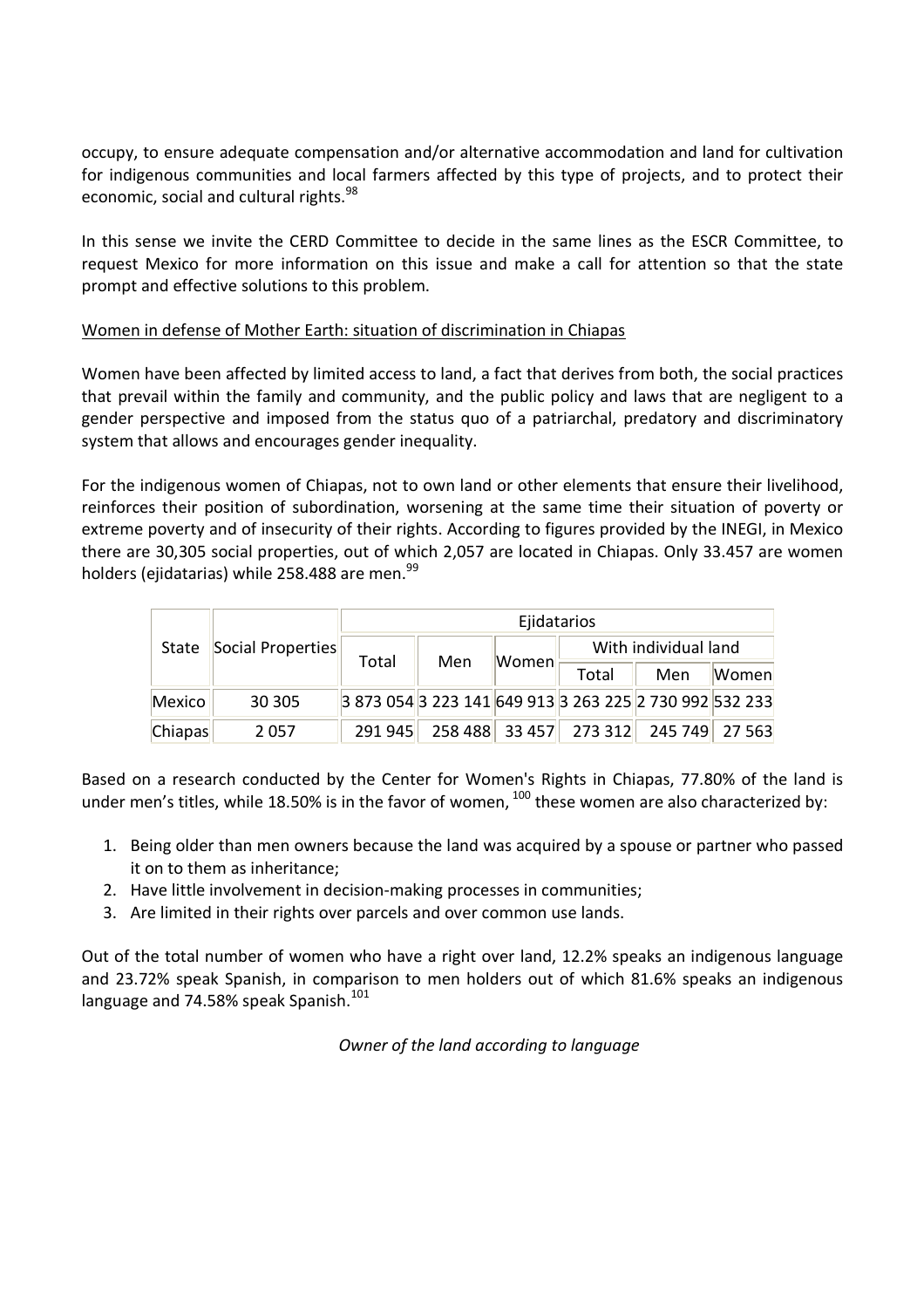| Owner of Land | Indigenous Language | Spanish       | Total         |
|---------------|---------------------|---------------|---------------|
| Woman         | $(6)$ 12.2%         | $(14)$ 23.72% | $(20)$ 18.52% |
| Man           | (40) 81.6%          | (44) 74.58%   | $(84)$ 77.78% |
| <b>Both</b>   | (3) 6.2%            | $(1)$ 1.7%    | $(4)$ 3.7%    |
| Total         | (49)100%            | (59)100%      | (108)100%     |

Source: Diagnóstico CDMCH, 2004

Thus, the constant is the limited access of women to land. Single women and/or widows are mainly the ones who do not have the necessary support for the acquisition of land or to ensure the legal certainty of the land they possess, so sometimes they are stripped of their land with the permissibility of governmental authorities. The origin of this exclusion is based on patriarchal cultural practice of communities who believe that the earth will be better preserved by men than by women; at the time of marriage, women will lose all rights to it. Therefore, it is undeniable that the exclusion of this right is discriminatory based on gender conditions.

Access to land for women not only depends on the mechanisms provided for in the agrarian law, but on the structures determined by the culture, traditions and customs, the social organization of peoples, and the modes of inheritance that inhibit access to land for women in rural areas.

An example of this is the case of Lucia Martinez Huet's. On October 25, 2010 in the place Bochilte, Ejido Lázaro Cárdenas, Municipality of Huixtan, Lucia was stripped of her land by Miguel Morales Ico, brother of her late husband Sebastian Morales Sántiz, with the complicity of the ejido and of an employee of the Agrarian Ministry who argued that Lucia had no right over the land given her status as widow and as woman. Although Lucia has documents proving ownership, she is still being harassed by her brother in law Miguel Morales Ico.

Another example is the case of the women Raymunda Roblero Rodriguez, and Tereza de Jesus Gutierrez Rodriguez, who live in Ejido Bella Vista del Norte in the municipality of Frontera Comalapa, Chiapas. In March 2006 these women, who are not holders of land rights, were threatened with being expelled from the Ejido by the Ejido authorities, basing their threat on the application of their internal Rules of Procedure, which states that " *women who marry or join in union with men that are not from the community must live outside the ejido, in case they refuse, they will be evicted with the help of the police requesting the intervention of Public Prosecutor*."

The provisions that make up this type of rules are the result of the customs prevailing in the place, which in this case are associated with the keeping the land in the possession of men, preventing women from enjoying having access to it and from participating in the political and social decision making of the community, since only those who are land owners can participate in the decisions made by the ejido assembly.

Furthermore, this rule does not apply to men who can marry women from other communities. This is because the women that are married into the community are not entitled to own, inherit or share property with their partner and thus, they will not compete for leadership and power relations, perpetuating and ensuring their compliance and subordination with the patriarchal model. It should be noted that the toleration and omission of the Mexican state as well as the neglect by the authorities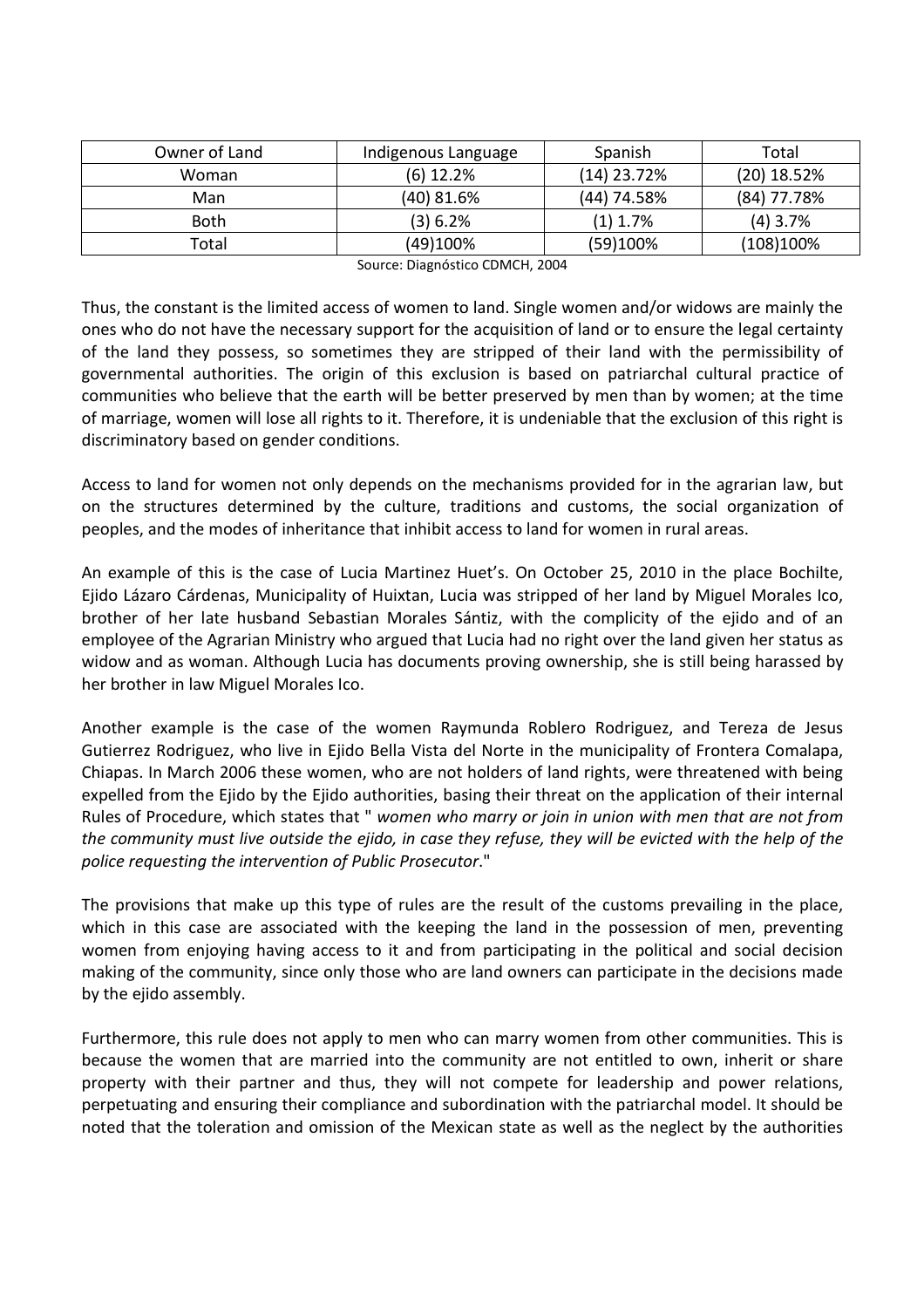who have the task of advising the ejido population and the community in the development of their internal rules, has resulted in discrimination against women in their communities and has violated the principle of equality, preventing the effective exercise by these women of the right to decide with whom to raise a family, and the place in which they wish to reside.

With this, the Mexican State has failed to comply with its constitutional obligation to guarantee equality between men and women and respect the traditions and customs of the indigenous groups, provided that they do not violate human rights. It has also failed to comply with commitments acquired through the ratification of international instruments such as the CEDAW and the Inter-American Convention to Eliminate Violence against Women (Convention of Belem do Pará), which protects the right of women to be free from all forms of discrimination, to be valued, and to be educated free of stereotype patterns of behavior and social and cultural practices based on concepts of inferiority or subordination.

Therefore, it is necessary that the peoples and communities generate alternatives that recognize specific forms of relation of women with the land and territory to implement and strengthen strategies that facilitate women's access to natural resources, to the decision-making spheres, to education and training services, and to means of obtaining resources to improve the processes within families and communities under equality conditions.

# **THE RIGHT TO EQUAL TREATMENT BEFORE THE COURTS AND ALL OTHER JUSTICE ADMINISTRATION INSTITUTIONS (ARTICLE 5 § a OF THE CERD)**

The lack of protection of indigenous peoples in Mexico, in regard to due process and judicial guarantees, is clearly evident. Indigenous men and women involved in legal proceedings, accused for the commission of a crime, face a discriminatory system alien to their culture, conception of justice, of an inquisitorial nature and expensive in monetary terms. Most processes are plagued with evident irregularities, which start from the moment of detention –the vast majority of which are carried out in an arbitrary manner-, continue into the ministerial investigation which is conducted under pressure and, in many cases under torture, and culminates the a partial and unfair administration of justice.<sup>102</sup>

There are approximately 7,000 indigenous prisoners in jails across the country, and at least one quarter are in Oaxaca.<sup>103</sup> Indigenous prisoners face an obsolete system of enforcement and administration of justice that particularly affects them. The situation is so grave that since 2004 there have been comprehensive reforms to the criminal justice system at federal and state level and in 2008 the reform to the criminal justice system introduced a system of an adversarial nature, with more guarantees and with oral proceedings<sup>104</sup> that would replace the inquisitorial system that nonetheless, still prevails in the vast majority of the states in Mexico.

In the current inquisitorial system, discrimination and due process violations against indigenous people is a constant. The main violations that have been documented are:

 Indigenous people are not familiar with the process and the judicial proceedings (and its different stages) they are undergoing mainly due to ignorance of the Spanish language,  $105$  thus, the main barrier that they face in court is that they do not have access to official translators and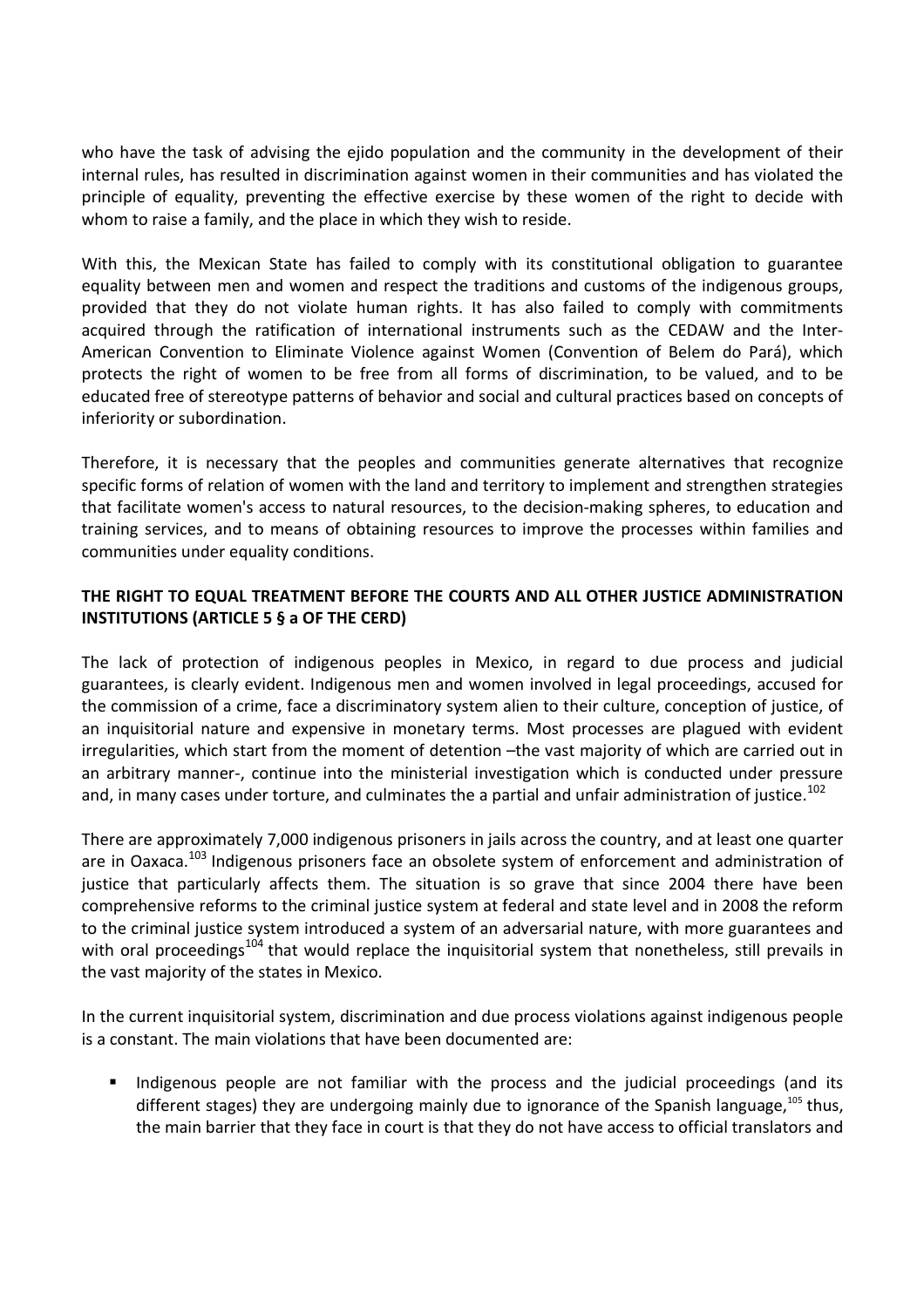interpreters in their language.<sup>106</sup> This is one of the most frequent irregularities, and perhaps the most important because it is sets the basis for the possibility of an adequate defense.

According to a research conducted in the state of Oaxaca by the Office of the High Commissioner for Human Rights in Mexico, out of the 586 cases that were analyzed, 84% of the indigenous defendants did not have an official translator or interpreter.<sup>107</sup> In Mexico there are currently 263 certified interpreters of indigenous languages for a population of over a million who speak only their native language.<sup>108</sup> For many prosecutors, judges or justices, it is enough to hear the indigenous person speak a few Spanish words not to request a translator, assuming that the person speaks Spanish and will understand the proceedings. According to article 2, section A, paragraph viii) of the Mexican Constitution: *"... indigenous people have at all times the right to be assisted by interpreters and lawyers who have knowledge of their language and culture"*, with regards to the right of self-adscription as a member of an indigenous community, it is not necessary that the indigenous person does not speak Spanish to be eligible for a translator, instead, the translator must be provided "at all times". "This stems from a conception of language as a way of seeing the world rather than as a means of transmitting ideas and words. In that sense, allowing the indigenous person to express himself in his own language, even if he speaks Spanish, - is a step forward in the recognition of their cultural identity."<sup>109</sup>

In some prisons in extremely marginalized regions as Malinaltepec, Tlapa de Comonfort, Ayutla de los Libres, Acapulco and Chilpancingo, in the state of Guerrero (the prisons cited represent only a sample), cases have been identified where Mixtecos and Tlapanecos (members of indigenous groups) have been held for more than six months without knowing the causes underlying the accusation that resulted in their deprivation of liberty, since they do not speak Spanish.

The absence of an interpreter is particularly worrisome for civil and human rights organizations, since this has had repercussions in the inefficient integration of the preliminary investigation to the extent of seriously affecting, for example, indigenous women who were prosecuted for crimes they did not commit. $110$ 

 The absence of a public defender which provides adequate defense is one of the causes for discrimination in the indigenous people's access to justice. The OHCHR identified that 67% of indigenous persons did not have counsel assistance at the public prosecutor's office, while 58% of the non-indigenous persons gave the same answer; 27% of the indigenous persons did not have a lawyer during their initial statement compared with 13% of the non-indigenous.<sup>111</sup> In addition, it was found that most respondents could not speak with their counsel before the Public Prosecutor or before giving their initial statement.<sup>112</sup> In cases where a public defender is assigned, these have little professional training and excessive workloads that do not allow them to be fully engaged in each of the cases, and thus they do not fulfill with obligations: they do not attend the proceedings, especially in remote places where the indigenous persons usually are, and their performance is limited to requesting copies and extensions of time or procedural terms without presenting any evidence.<sup>113</sup>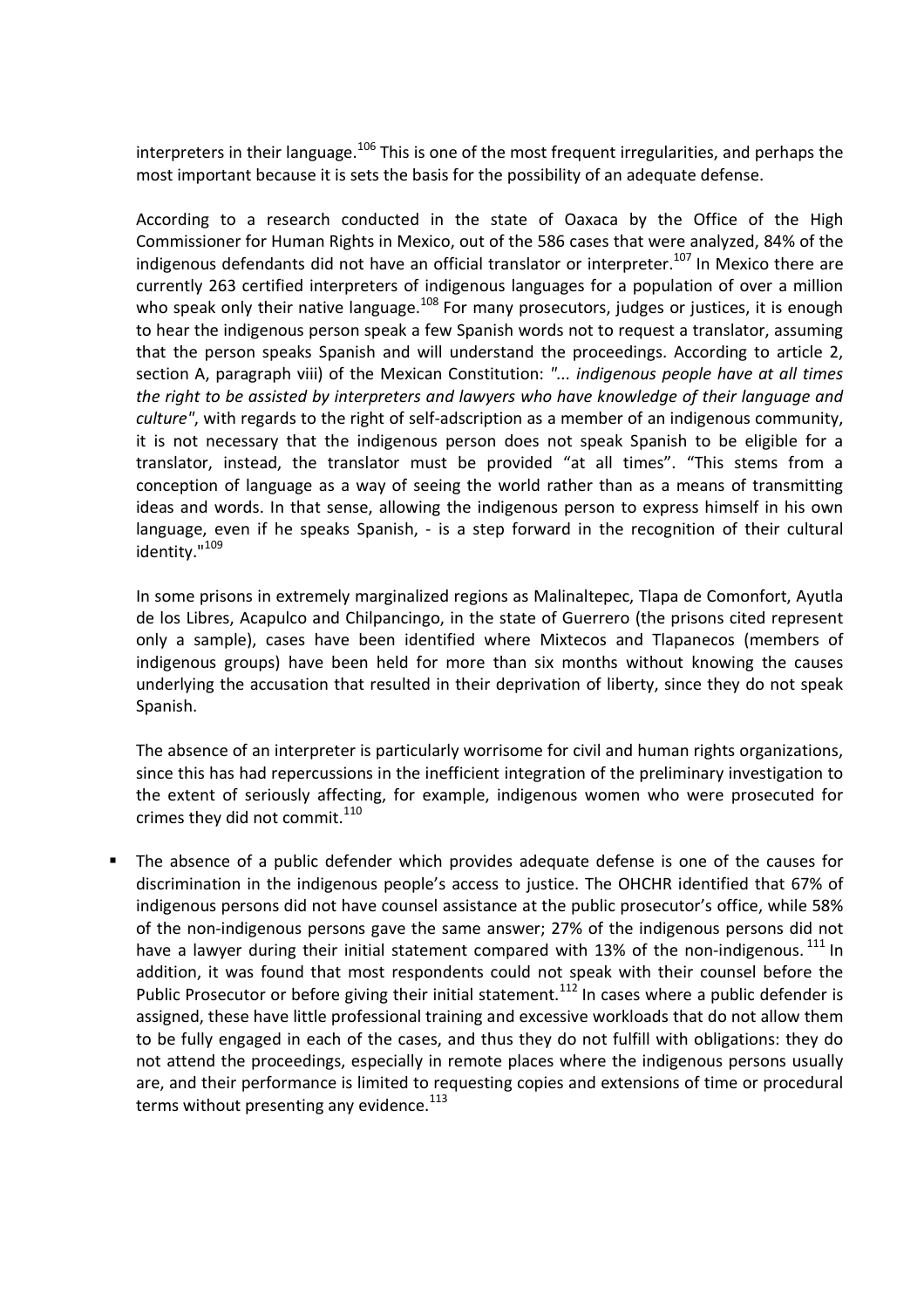The absence of counsel during the investigation impairs the legal proceedings and the demand to repair serious violations. That is the exemplary case of the Me'Phaa indigenous Laura Lopez, who was convicted through, among other violations, the imputation of prosecution witnesses who were not present at the scene and that pointed out simple assumptions, the backing of improper and inadequate measures by the public prosecutor and a delay of 8 months to present evidence offered by the defense.<sup>114</sup>

 There is an additional form of discrimination against the members of the ethnic groups settled in marginalized communities that materializes in the abuse of the legal term to be tried.<sup>115</sup> It is common to observe the abandonment of judicial proceedings against indigenous people; this often has its origin in the inactivity by the judge to hold any pending diligence and the lack of procedural activity by the defense attorney. In the same vein, poverty, marginalization and difficulty with language, are still factors that have an effect on the legal term in which persons belonging to ethnic groups are tried. It is often observed that the violation of a trial within a reasonable time causes or brings with it the meta-temporal application of preventive detention without releasing the accused indigenous person. With the same concern it has been noted that this situation has led to some judges, feeling pressured for incurring in an evident administrative and even criminal liability due to such delay, to issue judgments to justify the prolonged duration of that so-called precautionary measure, although clearly the evidence does not conclusively generate the conviction of criminal responsibility. According to official figures,  $36\%$ <sup>116</sup> of the Indigenous prison population is being prosecuted under the "measure" of preventive detention in Mexican prisons.

An example of this is the case of Zenaida Pastrana, an indigenous woman belonging to the Mixteca ethnic group who does not speak nor understand Spanish. Zenaida has been detained since 2003 in the Mountain region of Guerrero. She got a first instance court ruling after 5 years of proceedings and given the many reruns of the procedure due to appeals, she is still being deprived of her liberty in spite of her innocence. Zenaida was forced to put her fingerprint on a self-incriminating statement before the public prosecutor, it stated that she was assisted by an interpreter, which is false, in a criminal trial for the crime of murder committed in reality by her spouse and not by her.

- With the same concern it has been noted that investigations are characterized by the fabrication of confessions or incriminating statements, which the prosecutor makes the accused and witnesses sign under false pretenses, torture and abuse; taking advantage of the indigenous persons' partial or total ignorance of the Spanish language, which has become a common practice.<sup>117</sup> This situation is added to the absence of a defense attorney (although his signature appears), since, as it has been documented that he is only present at the preliminary statement, or even after it. In the study conducted by the OHCHR on Access to justice for indigenous people in Oaxaca, 291 cases of possible acts that constitute torture were detected. Recurrence of indigenous prisoners who were subjected to this practice is 21% while for nonindigenous people, it is  $15\%$ <sup>118</sup>
- Finally, access to justice for indigenous people is done in complete ignorance of their customs. Defense lawyers, judges and other participants in the judicial process do not know their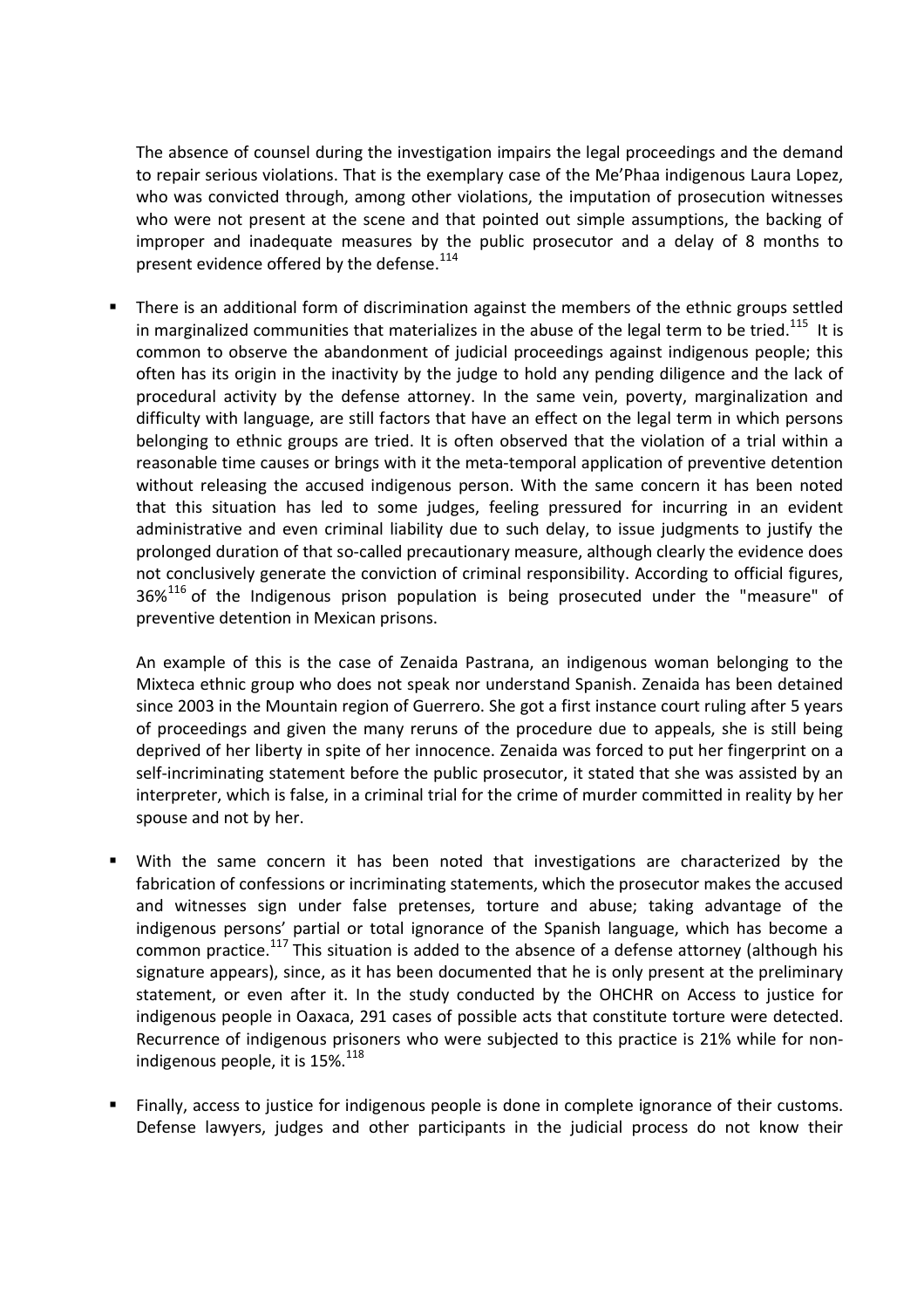language, culture and the rights that protect them, so that they can recognize the indigenous person as an individual and collective subject as well as his right to be recognized as a group.<sup>119</sup> That is, the proceedings do not to contemplate that the indigenous people should be judged according to their traditions, customs and worldview, for this it is required to carry out special reports to determine these factors, however this is not done. The OHCHR Mexico has observed that "[t]he invisibility of his right is such that the in the files surveyed, in 562 cases, the detained indigenous person was prosecuted and convicted for a crime of a local nature. In only three of these 562 cases (or slightly more than 0.5%), anthropological, cultural or linguistic expert reports were presented during the investigation [...] [and] in none there was a registered effect on the decisions by the local judges."<sup>120</sup>

### Emblematic cases of this situation

The indigenous Mazahua Magdalena García Durán, declared a prisoner of conscience by Amnesty International, despite having won several appeals, was detained in relation to the same facts for 18 months; she was acquitted of all charges and released on November 9, 2007.<sup>121</sup> On the other hand. indigenous Jacinta Francisco Marcial was released after three years in prison, falsely accused of kidnapping six elements of the then Federal Investigation Agency (AFI).<sup>122</sup>

Another case is that of Ricardo Ucán Seca, indigenous mayan who was imprisoned after an unfair trial, this is an example of the discrimination that persists against the Mayan people of Yucatán at the three levels of government. The lack of an interpreter or translator, the absence of an adequate defense and the discrimination he suffered –all of which constitute violations of due process- prevented Don Ricardo Ucán to show that he acted in self-defense when he took the life of Chan Bernardino in June 2000, for which he was sentenced to 22 years in prison. The High Court of Justice of Yucatán even claimed that Ricardo was not indigenous mayan because there was electricity, a school, and various services in his locality. Ricardo's public defender did not present evidence or arguments to prove selfdefense. The first instance judge did not take into account the elements of conviction and the irregularities in the procedure and instead, he convicted Ricardo. The irregularities were upheld by the appellate court stating that the first instance court decision was legal. The case of Ucán Ricardo came before the Commission on Human Rights which secured his release with the signing of a settlement between the victim and the Mexican government who acknowledged that serious irregularities had been present in this case.<sup>123</sup>

When talking about justice, however, the right of these people to access their own indigenous jurisdiction, based on their legal systems, should not be left aside. This right, explicitly mentioned in Article 2 of the Constitution and Article 169 of the ILO Convention, should be recognized by the national authorities. However, the expressions of community justice are often unknown, are not fully recognized in practice and in legislation<sup>124</sup> and in some cases, have been prosecuted. In Guerrero, where indigenous peoples of the Mountain Coast have organized themselves around the Regional Coordinator of Community Authorities (CRAC) to find an alternative community justice and security in the region, the promoters of this system originating in the communities themselves often face questions by formal authorities which have, in some cases, translated into criminal proceedings.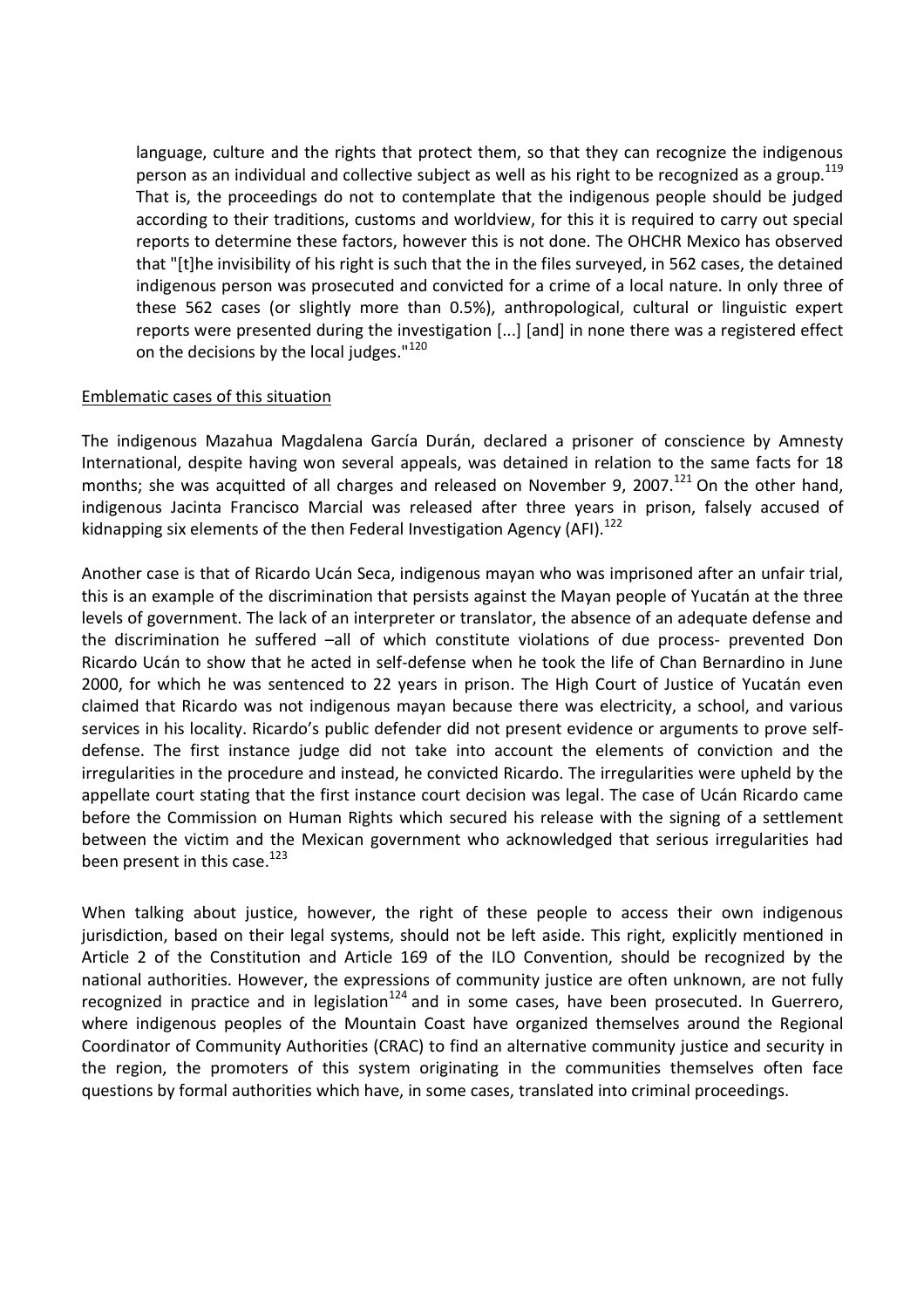In this regard the Special Rapporteur on Indigenous Peoples has recommended that "[i]ndigenous law (customary law) shall be recognized and respected before all judicial instances involving an indigenous person or community and should be incorporated into a new conception of indigenous iustice."<sup>125</sup> The OHCHR in Mexico also stated that" [t]he federal and state governments should recognize, respect and support community policies, indigenous courts and other forms of indigenous conflict resolution mechanisms of the indigenous peoples themselves. "126

In the administration of criminal justice the absence of an intercultural and gender perspective is evident. In Mexico there are several states that have Indigenous Justice Prosecutor Offices and/or Indigenous Courts; however, the character of the vast majority of them is nominative since they are subjected to the procedures of the Mexican judicial system which does not recognize the vision of order and justice that indigenous peoples have. Thus, the Mexican State does not recognize the judicial instances of indigenous peoples, but it simulates it does through the creation of nominative prosecutors and/or courts.

According to the information contained herein, there is a gap between the CERD provisions and the reality of indigenous men and women. The multiple types of discrimination experienced by women in the exercise of their human rights stands out. There is still a lack of inclusive public policies and laws that make visible the problems faced by indigenous peoples due to their situation of marginalization; as well as of affirmative actions that remove the inequality in which they currently live, and in which they have historically lived, so that they can have access to all programs and exercise their rights on equal terms.

We hope the information provided here is useful during the review session of the report to be presented by the Mexican government in order to ensure compliance with its obligations under the CERD, and for the CERD Committee to recommend on the discussed topics, taking into account the current situation, the concerns of the undersigning organizations and the recommendations by other UN agencies.

That is all for the present and we take this opportunity to reiterate our highest consideration and esteem.

 $\overline{a}$ 

<sup>1</sup> CERD, General Recommendation No. 23: Indigenous Peoples (August 18, 1997). CERD/C/51/Misc.23/rev.1 párr.1. http://www.unhchr.ch/tbs/doc.nsf/(Symbol)/73984290dfea022b802565160056fe1c?Opendocument

<sup>2</sup> Ministry of Foreign Affairs (SRE), Human Rights Cooperation Program between Mexico and the European Commission, "Human Rights of Indigenous Peoples", Mexico, November 2006, pp. 11.

<sup>3</sup> INEGI, Population and Housing Census, 2010. Basic Questionnaire, http://www.censo2010.org.mx/

<sup>4</sup> CONAPRED, Briefing on Racial Discrimination in Mexico, Mexico City, March 21, 2011, pp. 7 Available at http://www.conapred.org.mx/redes/documentos\_cedoc/Dossier%20DISC-RACIAL.pdf

<sup>5</sup> Ibídem, Cfr. INEGI, op. cit.

<sup>6</sup> CONAPRED, op. cit. pág 1,

<sup>7</sup> Martínez, Luz María, "Presencia Africana en México, CONACULTA, en "Ichantecolotl", Informative body of CIESAS, Year21,

No. 247, March, 2011<br>8 CONEVAL, "Medición 8 CONEVAL, "Medición de la Pobreza en los Municipios de México", December 2011, http://internet.coneval.gob.mx/informes/Pobreza/Pobreza\_municipal/Presentacion/Pobreza\_municipios.pdf pp. 17.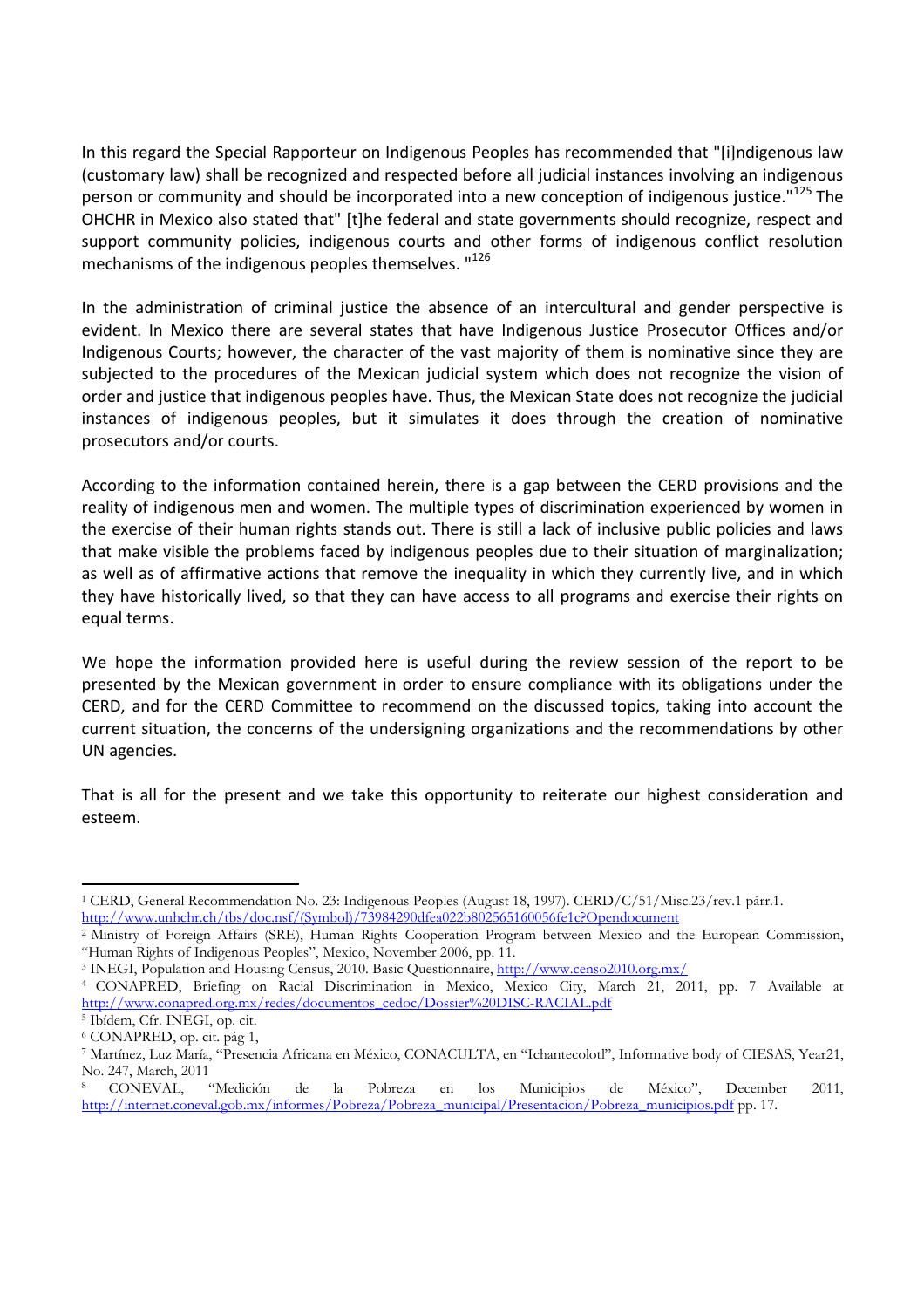l

<sup>11</sup> Taniguchi, Hanako, "Indígenas y Afrodescendientes los más discriminados en México", in CNN Mexico available at http://www.cnn.mx/nacional/2011/03/24/indigenas-y-afrodescendientes-los-mas-discriminados-en-mexico

**<sup>12</sup>** CONAPRED, **"**Buscan dignificar a los pueblos afrodescendientes a través de la difusión cultural", Press Release 055/2011**,**  September 6, 2011, available at: http://www.conapred.org.mx/redes/index.php?contenido=boletin&id=375&id\_opcion=103&op=213

<sup>13</sup> Notimex, CNDH: Racial discrimination in Mexico persists, March 2010, available at: http://www.sipse.com/noticias/37885 cndh-persiste-discriminacion-racial-mexico.html

<sup>14</sup> CONAPRED, "Quienes menos participan en la democracia son quienes más necesitan que sea efectiva", Press Release 075/2011, Guadalajara, Jalisco., November 29, 2011

<sup>15</sup> Oficial Journal of the Federation, Decree which amends the denomination of Chapter I of the First Title and reforms several articles of the Mexican Constitution. Available at http://dof.gob.mx/nota\_detalle.php?codigo=5194486&fecha=10/06/2011 <sup>16</sup> Reformed Article 1 of the Constitution states that:

TITLE I

CHAPTER I

Human Rights and Guarantees

Article 1. In the Mexican United States all persons shall enjoy the rights recognized by this Constitution and in the international treaties to which the Mexican state is party, as well as the guarantees for their protection, the exercise of which may not be restricted or suspended, except in the cases and under the conditions established by this Constitution.

The provisions on human rights shall be interpreted in accordance with this Constitution and with international treaties on the subject, at all times granting the person the more extensive protection (*pro homine* principle).

All authorities within the scope of their attributions have an obligation to promote, respect, protect and guarantee human rights in accordance with the principles of universality, interdependence, indivisibility and progressiveness. Consequently, the State must prevent, investigate, punish and remedy human rights violations in the terms established by law.

(...)

All discrimination motivated by ethnic or national origin, gender, age, disability, social status, health status, religion, opinions, sexual preferences, marital status or anything else that violates the dignity human and is intended to nullify or impair the rights and freedoms of individuals is prohibited.

<sup>17</sup> Cfr. Political Constitution of the Mexican United States, Article 2, available at http://www.scjn.gob.mx/marconormativo/Documents/Constitucion\_DOF\_13OCT11.pdf

<sup>18</sup> CERD, Final Observations. Examen de los informes presentados por los Estados partes de conformidad con el artículo 9 de la Convención (México), CERD/C&MEX/CO/15, del 4 de abril de 2006, párr.12.

<sup>19</sup> HRC Special Rapporteur on Indigenous Peoples, op.cit, para. 64. See also. HRC, Indigenous issues. Human rights and indigenous issues. "Report of the Special Rapporteur on the situation of human rights and fundamental freedoms of indigenous people, Mr. Rodolfo Stavenhagen, submitted pursuant to resolution 2005/51 of the Commission. Addition; Progress report on the ongoing activities for the preparation of the study on best practices for implementing the recommendations contained in the annual reports of the Special Rapporteur ", E/CN.4/2006/78/Add.4, January 26, 2006, para. 53 Available at http://www.amdh.com.mx/ocpi/relator/docs/6.Inf\_prog\_relat\_ind.pdf

<sup>20</sup> Federal Official Gazzette (DOF), Decree through which the Federal Law to Prevent and Eliminate Discrimination (LFPED) is issued, June 11, 2003 available at http://www2.scjn.gob.mx/Leyes/ArchivosLeyes/31735001.pdf

<sup>21</sup> Body established under the LFPED to "promote policies and measures to contribute to cultural and social development and to advance on the social inclusion and guarantee the right to equality" Cf advance on the social inclusion and guarantee the right to equality" Cf http://www.conapred.org.mx/redes/index.php?contenido=pagina&id=38&id\_opcion=15&op=15

<sup>22</sup> UNHCHR, CERD, General Recommendation 23, op. cit, para. 4.(a).

<sup>23</sup> Human Rights Council (HRC), *Promotion and Protection Of All Human Rights, Civil, Political, Economic, Social And Cultural Rights, Including The Right To Development,* Rodolfo Stavenhagen, A/HRC/6/15, November 15, 2007, para 17

<sup>24</sup> Laura Toribio, "Los indígenas *hñähñus* ganan respeto a su identidad", Excelsior, August 9, 2011, available at: http://www.excelsior.com.mx/index.php?m=nota&id\_nota=759503

25 Ibídem.

<sup>9</sup> Crf. CONAPRED, op. cit, pág. 7 y 8; United Nations Human Rights Committee (UNHCR). Report by the Special Rapporteur on the human rights situation and the fundamental liberties of indigenous peoples, Sr. Rodolfo Stavenhagen (Special Rapporteur on Indigenous Rights), Visit to Mexico, E/CN.4/2004/80/Add.2, December 23, 2003, para. 14 Available at http://daccess-ddsny.un.org/doc/UNDOC/GEN/G03/172/98/PDF/G0317298.pdf?OpenElement

<sup>10</sup> CONAPRED, op. cit, p. 2.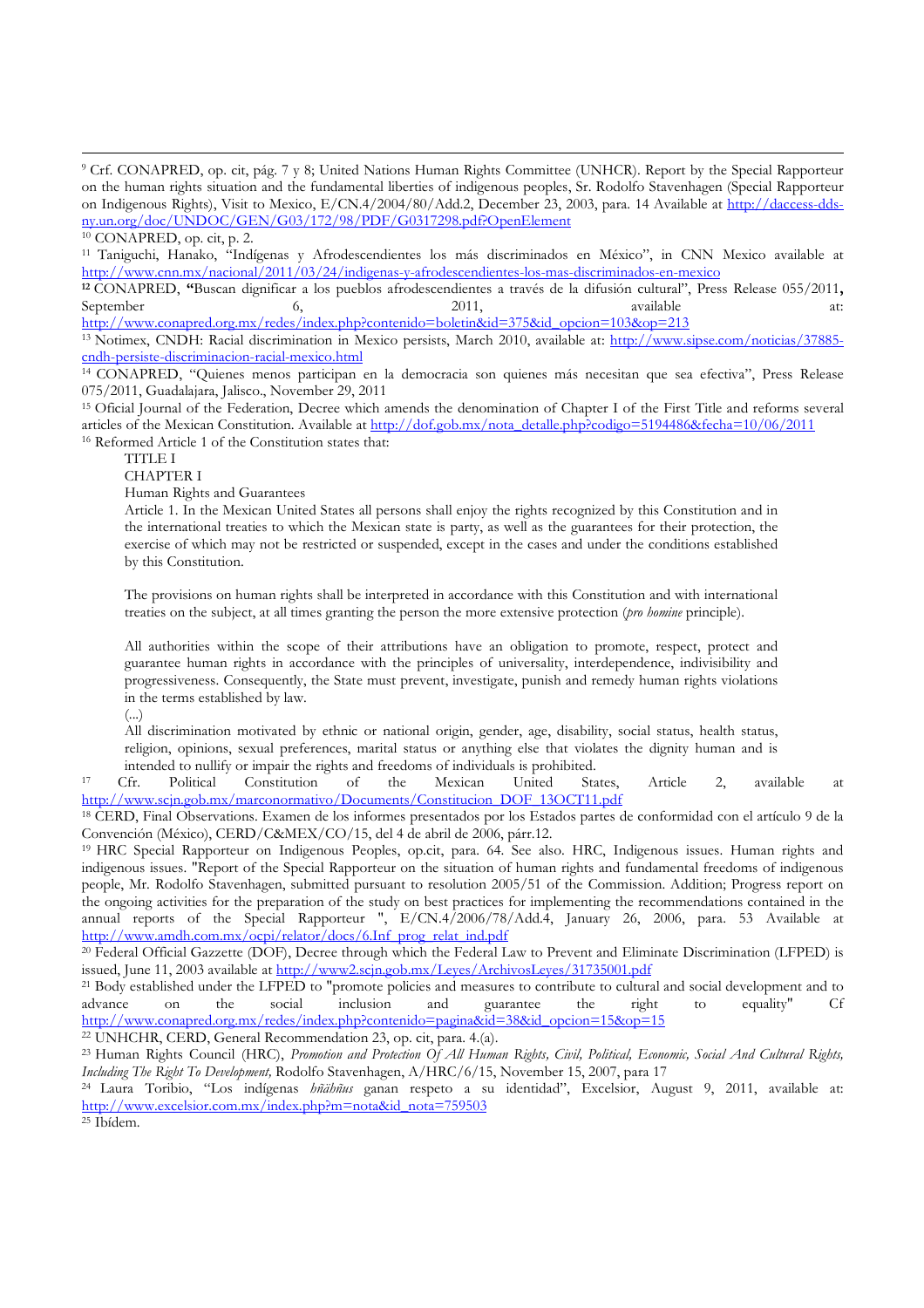<sup>26</sup> Narváez, Jesús, "Discriminan a huicholes en Nayarit", 12 de junio de 2008, La Jornada online: http://www.jornada.unam.mx/2008/06/12/index.php?section=estados&article=039n2est <sup>27</sup> Ibídem.

<sup>28</sup> Human Rights Council, Promotion and protection of all human civil, political, economic, social and cultural rights, including the right to development, "Report of the Special Rapporteur on the right to education, Mr. Vernor Muñoz." Addition. Mission to Mexico (8 to 18 february 2010). A/HRC/14/25/Add.4, June 2, 2010 available at http://daccess-ddsny.un.org/doc/UNDOC/GEN/G10/139/12/PDF/G1013912.pdf?OpenElement

<sup>29</sup> Ibíd, para. 66, Cfr, para. 36.

<sup>30</sup> Ibíd, para. 59.

<sup>31</sup> Ibíd, para. 78.

<sup>32</sup> Ibídem.

l

<sup>33</sup> Ibíd. para. 72.

<sup>34</sup> Ibíd, para. 68 y 72.

<sup>35</sup> Human Rights Center "Fray Francisco de Vitoria", Report on the situation of DESC rights in Mexico, 2011, p. 78.

<sup>36</sup> Ibídem, para. 100, Special Rapporteur on the Right to Education ends his official visit to Mexico, Februrary 18th 2010 [http://www.hchr.org.mx/Documentos/comunicados/2010/02/CDP190210Educacion.pdf].

<sup>37</sup> Ibíd, recomendación n) pág. 23

<sup>38</sup> Human Rights Center "Fray Francisco de vitoria O.P." A.C., Annual Report on the Situation of Ecocnomic, Social, Cultural and Environmental Rights in Mexico, 2002-2003. Mexico. Indesol-CDHFFV.

<sup>39</sup> Public Education Ministry. General Directorate of Planning, Programming and Budget, quoted in CEPAL: *Las metas del Milenio y la Igualdad de Género. El caso de México.*

<sup>40</sup> Ibídem.

<sup>41</sup> Civic Observatory for Education, "The Right to Education in Mexico. Situation and Prospects", Journal This country, August p. 30.

<sup>42</sup> CONAPRED, op. cit, pág. 9, Cfr. National Commission for the Development of Indigenous Peoples, (CDI), Sociodemographic indicators for the indigenous population, 2000-2005, September 2006, pp. 22 to 24 on http://www.cdi.gob.mx/cedulas/sintesis\_resultados\_2005.pdf

<sup>43</sup> Human Rights Center Fray Francisco de Vitoria O. P., A., C. Mexico's City Human Rights Commission. Report on the Situation of Ecocnomic, Social, Cultural and Environmental Rights in Mexico, Mexico, CDHFV, from 2008 to 2010.

<sup>44</sup> UNHCHR, "El derecho a una vida libre de violencia: mujeres indígenas de Chiapas, Guerrero y Oaxaca", p. 30

<sup>45</sup> ESCR Committee, General Observation No. 14 (PIDESC), Right to the enjoyment of the highest posible health level, 22° session period, U.N. Doc. E/C.12/2000/4, 2000, para. 12, 18 and 19.

<sup>46</sup>The World Health Organization (WHO) has defined mortality as "The death of a woman while pregnant or within 42 days of termination of pregnancy, irrespective of the duration and site of the pregnancy, from any cause related to or aggravated by the pregnancy or its management but not from accidental or incidental causes." Cfr. World Health Organization, UNICEF, UNFPA and The World Bank, "Trends in maternal mortality: 1990 to 2008. Estimates developed by WHO, UNICEF, UNFPA and The World Bank", pág. 4, http://whqlibdoc.who.int/publications/2010/9789241500265\_eng.pdf

<sup>47</sup> HRC, UNDP-Mexico and the Federal Government, "Indigenous Mortality and its Prevention", Mexico, April 2010, p. 2, available at http://www.cdi.gob.mx/embarazo/mortalidad\_materna\_indigena\_prevencion\_cdi\_pnud.pdf.

<sup>48</sup> Ibíd, pág. 3

<sup>49</sup> National Health Information System (SINAIS), Razón de mortalidad materna y defunciones por año de registro y entidad de residencia habitual, 2002-2008 available at http://sinais.salud.gob.mx/muertesmaternas/index.html

<sup>50</sup> Cfr. ODM en http://www.un.org/spanish/millenniumgoals/maternal.shtml

<sup>51</sup> Cfr. Beijing Declaration para. 97 at http://www.un.org/womenwatch/daw/beijing/pdf/Beijing%20full%20report%20S.pdf

<sup>52</sup> The Guttmacher Institute in its 2000 Report on Barriers for Maternity in Mexico pointed out that "Language difficulties and other sociocultural factors, such as the difficulties that women have to make decisions about their health and to access health institutions, play an important role in increasing their risk of morbidity and mortality" (citing Latin American and Caribbean Women's Health Network (LACWHN), Maternal mortality prevention in Chiapas, Mexico: the impact of decentralization, change in ruling political parties and gender, *Women's Health Journal*, 2007 (3–4):45–55. y a Freyermuth G, *Las Mujeres de Humo. Morir en Chenaló. Género, Etnia, Factores Constitutivos del Riesgo Durante la Maternidad*, México, D.F.: Editorial Porrúa, 2003.*)* Cfr. Juárez, Fátima, et al*."Barreras de la Maternidad Segura en México*", Guttmacher Institute, June 2010, p. 18 available at http://www.guttmacher.org/pubs/Maternidad-Segura-Mexico.pdf

<sup>53</sup> Cfr. HRC, UNDP-Mexico and Federal Government, op. cit. p. 4 y 5. According to the Beijing Declaration:

"Most of these deaths, health problems and injuries are preventable through improved access to adequate health-care services, including safe and effective family planning methods and emergency obstetric care, recognizing the right of women and men to be informed and to have access to safe, effective, affordable and acceptable methods of family planning of their choice, as well as other methods of their choice for regulation of fertility which are not against the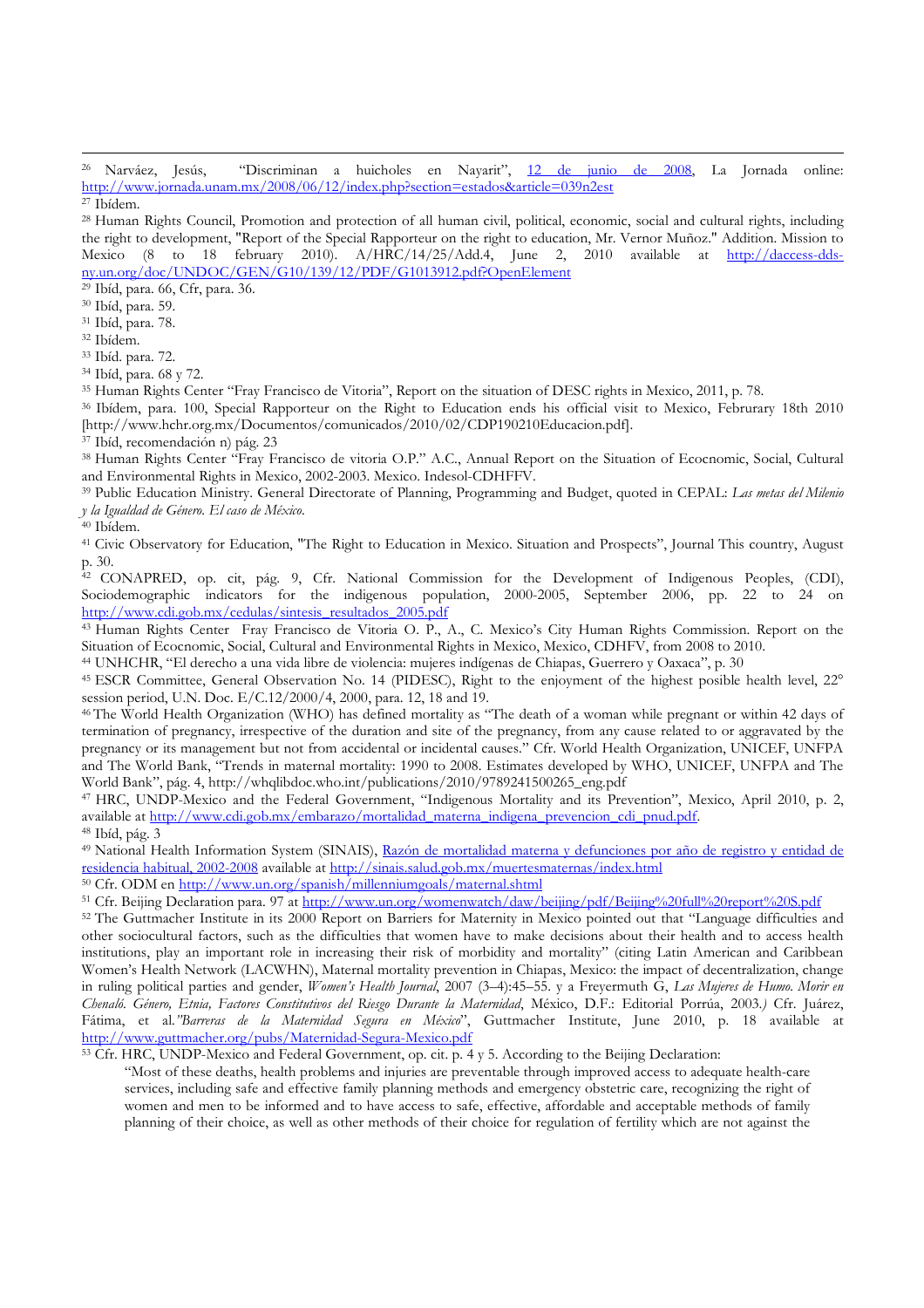law, and the right of access to appropriate health-care services that will enable women to go safely through pregnancy and childbirth and provide couples with the best chance of having a healthy infant." Ibídem.

<sup>54</sup> National Health Information System (SINAIS), Defunciones maternas por causas según entidad de residencia habitual, 2002- 2008 available at http://sinais.salud.gob.mx/muertesmaternas/index.html

l

<sup>56</sup> SINAIS. Main causes of mortality in Mexico, 2005-2007. [ref. el 27 de diciembre de 2010]. Available information at http://www.sinais.salud.gob.mx/descargas/xls/Princip\_CausasMM\_2005-2007.xls

<sup>57</sup> Article 13. Convention on the Elimination of all forms of Discrimination against Women/1981

<sup>58</sup> Karina Avilés- "Leyes antiaborto, evidencia de la debilidad del Estado, alerta la AMC". Justice and Society, La Jornada- January 6, 2010 p. 30

<sup>59</sup> UN-General Assembly, Promotion and protection of human rights: human rights issues, including others. Means of improving the effective enjoyment of human rights and fundamental freedoms, Report of the Special Rapporteur on the right of everyone to the enjoyment of the highest attainable standard of physical and mental health A/66/254, August 3, 2011, para. 14, 21 y 65 (h) available at http://daccess-dds-ny.un.org/doc/UNDOC/GEN/N11/443/61/PDF/N1144361.pdf?OpenElement

"Criminal laws penalizing and restricting induced abortion are the paradigmatic examples of impermissible barriers to the realization of women's right to health and must be eliminated. These laws infringe women's dignity and autonomy by severely restricting decision-making by women in respect of their sexual and reproductive health. Moreover, such laws consistently generate poor physical health outcomes, resulting in deaths that could have been prevented, morbidity and ill-health, as well as negative mental health outcomes, not least because affected women risk being thrust into the criminal justice system. Creation or maintenance of criminal laws with respect to abortion may amount to violations of the obligations of States to respect, protect and fulfill the right to health." para. 21.

<sup>60</sup>Cfr. Transcript of the plenary sessions of the Supreme Court of Justice's Office of 26, 27, 28 and 29 September 2011 concerning the unconstitutionality of Baja California 11/2009 and San Luis Potosi 62 / 2009 on the constitutional reforms in those states that protect life from conception and give legal status to the embryo in http://www.scjn.gob.mx/PLENO/ver\_taquigraficas/pl20110926v4.pdf;

http://www.scjn.gob.mx/PLENO/ver\_taquigraficas/pl20110927v3.pdf;

http://www.scjn.gob.mx/PLENO/ver\_taquigraficas/pl20110928v2.pdf;

http://www.scjn.gob.mx/PLENO/ver\_taquigraficas/pl20110929v2.pdf.

<sup>61</sup> Juárez, Fátima, et. al, op. cit, pág. 7

<sup>62</sup> IACHR, *Informe sobre Acceso a Servicios de Salud Materna desde una perspectiva de derechos humanos*, OEA/Ser.L/V/II. Doc. 69, June 7 2010, para .87 available at http://cidh.org/women/SaludMaterna10Sp/SaludMaternaINDICE.htm

<sup>63</sup> UNHCHR, "El derecho a una vida libre de violencia: mujeres indígenas de Chiapas, Guerrero y Oaxaca", p.40

<sup>64</sup> Human Rights Commission of Mexico City, Special Reporto n the rights of indigenous communities residing in Mexico (2006- 2007), Mexico 2007, p. 79, available at http://directorio.cdhdf.org.mx/informes/informe\_indigenas.pdf

<sup>65</sup> Ibíd, para. 401.

<sup>66</sup> Ibíd, para. 402.

<sup>67</sup> CERD Committee, op.cit. para. 15

<sup>68</sup> Walter Leitner International Human Rights Clinic at Fordham Law School, "They have destroyed the life of this place": Human Rights violations, environmental damage and megaprojects in México," Executive Summary, February 2011, p. 1. http://es.scribd.com/doc/61654134/Informe-de-la-Universidad-Fordham-sobre-violaciones-a-derechos-humanos-en-megaproyectos-en-Mexico

<sup>69</sup> Cfr. Matías, Pedro, "Pide ONU a gobiernos dar voz a pueblos indígenas en megaproyectos", in Revista Proceso. June 2011, available at http://www.hchr.org.mx/files/ONUMedios/2011/06/oaxaca\_apro.pdf y http://www.proceso.com.mx/?p=273439

<sup>70</sup> Human Rights Center "Fray Francisco de Vitoria", Reporto on the situation of ESCR in Mexico, 2011, p. 121.

<sup>71</sup> "Mined land. The rights of communities and the environment in Mexico", Mexico Project Newsletter No. 2, 2011. p. 2.

<sup>72</sup> Velasco, Elizabeth, "La IP participará en la puesta en marcha de unas 11 hidroeléctricas", in La Jornada, June 13, 2011 available at http://www.jornada.unam.mx/2011/06/13/politica/015n2pol

<sup>73</sup> Fray Francisco de Vitoria Center, ESCR Report 2011, op. cit. pág. 122.

<sup>74</sup> Cfr. PBI, op. cit.; Walter Leitner International Human Rights Clinic, op.cit.

<sup>75</sup> Cfr. Human Rights Center "Fray Francisco de Vitoria", ESCR Report 2011, op. cit., p. 124.

<sup>76</sup> Cfr. PBI, op. cit.; Walter Leitner International Human Rights Clinic, op.cit. and Human Rights Center "Fray Francisco de Vitoria", ESCR Report 2011, op. cit., pág. 124.

<sup>77</sup> Walter Leitner International Human Rights Clinic, op.cit.pág. 3 y 4.

<sup>78</sup> Bautista, Genaro, Mercado, Rogelio-AIPIN-AYI, "Llamado del foro de la ONU de pueblos indígenas", May 28, 2011, available at http://liwenmapu.wordpress.com/2011/06/01/unpfi-llamado-del-foro-de-la-onu-de-pueblos-indigenas/

<sup>79</sup> For example the Law on Indigenous Rights and Culture, does not contemplate adequately, according to ILO standards, the right to consultation or to respect their lands and culture. Cfr. Fundar, http://www.fundar.org.mx/mexico/pdf/mineria.pdf

<sup>55</sup> Ibídem.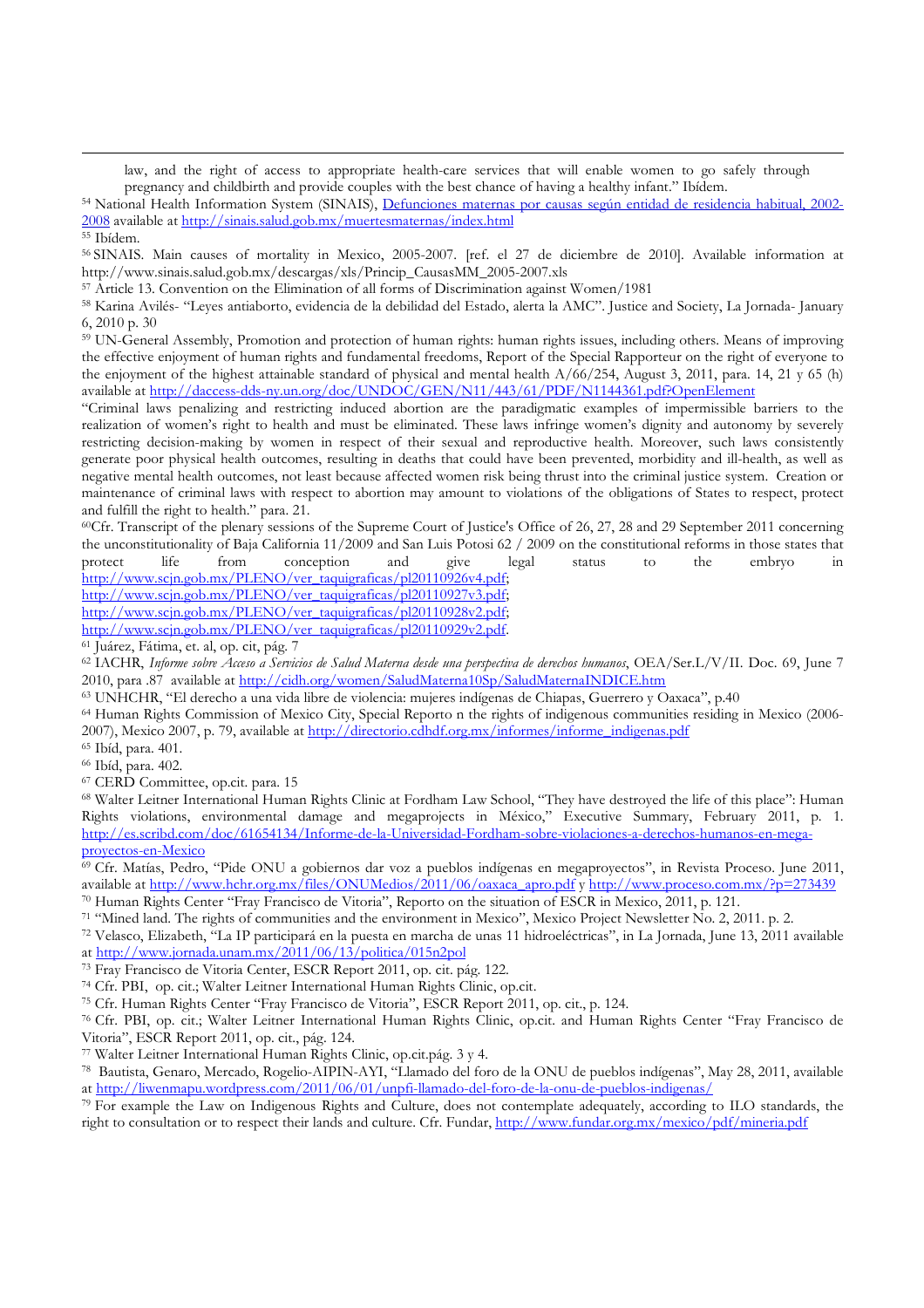l

<sup>83</sup> Human Rights Center "Fray Francisco de Vitoria O.P." A.C.; *Informe Anual sobre la situación de los Derechos Económicos, Sociales, Culturales y Ambientales en México 2007- 2008.* Human Rights Center "Fray Francisco de Vitoria O.P." A.C., México, 2009; Centro de Derechos Humanos "Fray Francisco de Vitoria O.P." A.C.; *Informe Anual sobre la situación de los Derechos Económicos, Sociales, Culturales y Ambientales en México 2009.* Human Rights Center"Fray Francisco de Vitoria O.P." A.C., México, 2010;

<sup>85</sup> Human Rights Center Fray Francisco de Vitoria, ESCR Report 2011, op. cit, p. 127.

<sup>86</sup> Walter Leitner International Human Rights Clinic, op.cit. p. 15 y 16.

<sup>87</sup> Ibíd, pág. 17, Cfr. PBI, op. cit.

<sup>88</sup> Ibídem.

<sup>90</sup> Fundar, op.cit. pág. 12;

92 Subversiones, Autonomous Communication Agency, "Wirikuta: El corazón de la vida bajo acecho trasnacional." Part 1 in http://www.agenciasubversiones.org/?p=1832

<sup>93</sup> Ibídem.

<sup>94</sup> Ibídem.

<sup>95</sup> Among them, the Constitution of the United Mexican States in its article 2, Agreement 169 of the International Labour Organization (ILO) signed by the Mexican government, the State Decree (SLP 2001), which establishes Wirikuta for its protection and respect as a protectedNatural Reserve, the Management Plan of the Protected Natural Area as Sacred Site Wirikuta Natural and Cultural Historic Route of the Huichol People (2008), Indigenous Consultation Act of the State of San Luis Potosi, and the Haux Covenant Manak (Durango, 2008), signed by the governments of the states of San Luis Potosi, Nayarit, Jalisco, Zacatecas and Durango, and President Felipe Calderon Hinojosa.

<sup>96</sup> Subversiones, Autonomous Communication Agency, op. cit.

<sup>97</sup> Ibídem. Cfr. Subversiones, Autonomous Communication Agency, "Wirikuta: El corazón de la vida bajo acecho trasnacional."P Part 3- The pilgrimage of the wixárika people in their struggle for life in **http://www.agenciasubversiones.org/?p=2062** 

<sup>98</sup> ESCR Committee, Final Observations to Mexico, E/C.12/MEX/CO/4, June 9, 2006, para. 28.

<sup>99</sup> INEGI, Results of XII Population and Housing Census. http//www.inegi.gob.mx

<sup>100</sup> Women and Land Ownership in Chiapas. Diagnostic Center for Women's Rights in Chiapas, 2004. Center for Women's Rights in Chiapas, Mexico, 2004

<sup>101</sup> Íbidem.

<sup>102</sup> Salazar Luzula, Katya, "El acceso a la justicia de los pueblos indígenas en Oaxaca: Retos y posibilidades", Organization of American States (OAS), Washington, 2006, p. 5.

 $103$  Ibídem.<br> $104$  DOF DOF, Decree which ammends several provisions of the Mexican Constitution, June 18 2008 in <br>
://es.scribd.com/doc/3830851/REFORMA-AL-SISTEMA-DE-JUSTICIA-PENAL-EN-MEXICO Cfr. Presumption of http://es.scribd.com/doc/3830851/REFORMA-AL-SISTEMA-DE-JUSTICIA-PENAL-EN-MEXICO. Innocence Project, Reform to the Criminal Justice System, at http://www.presunciondeinocencia.org.mx/index.php?option=com\_content&view=article&id=76:reforma-

penal&catid=41:reforma-penal-&Itemid=89

<sup>105</sup> National Council to Prevent Discrimination (CONAPRED). National Survey on Discrimination in Mexico, ENADIS 2010; p. 36

<sup>106</sup> UNHCHR Mexico, "Assessment Report on Access to justice for indigenous people in Mexico. Case study on Oaxaca" (Diagnostic on Access to justice). Project implementation of the recommendations from the Diagnosis of the Situation of Human Rights in Mexico, p. 162 Available at <u>http://www.hchr.org.mx/files/informes/oaxaca/InformeDiagn%C3%B3sticoJusticia.pdf</u><br>107

<sup>108</sup> National Institute of Indigenous Languages (INALI), "Signing of Collaboration", INALY Summary Information in the media, December 5, 2011, at http://site.inali.gob.mx/intranet/yportal.php?t=nota&e=132309276449013000&cve=Si111205 <sup>109</sup> Salazar Luzula, Katya, op. cit. 10.

<sup>110</sup> UNHCHR Mexico. "*El derecho a una vida libre de discriminación y violencia: mujeres indígenas de Chiapas, Guerrero y Oaxaca" (Mujeres indígenas)*; Mrxico 2006-2007, p. 135.

<sup>111</sup> UNHCHR Mexico, Diagnostic on Access to justice, op. cit. p. 101.

<sup>112</sup> Ibíd, p. 104.

<sup>113</sup> Salazar Luzula, Katya, op. cit. p. 8 y 9.

<sup>114</sup> UNHCHR Mexico. Indigenous Women, op.cit.

115 Salazar Luzula, Katya, op. cit. pág. 5.

<sup>80</sup> FUNDAR, http://www.fundar.org.mx/mexico/pdf/mineria.pdf

<sup>81</sup> Ibídem.

<sup>82</sup> Walter Leitner International Human Rights Clinic, op.cit. p. 15.

<sup>84</sup> Ibíd, pág. 13.

<sup>89</sup> Walter Leitner International Human Rights Clinic, op.cit. p. 27.

<sup>91</sup> Ibíd, pág. 3.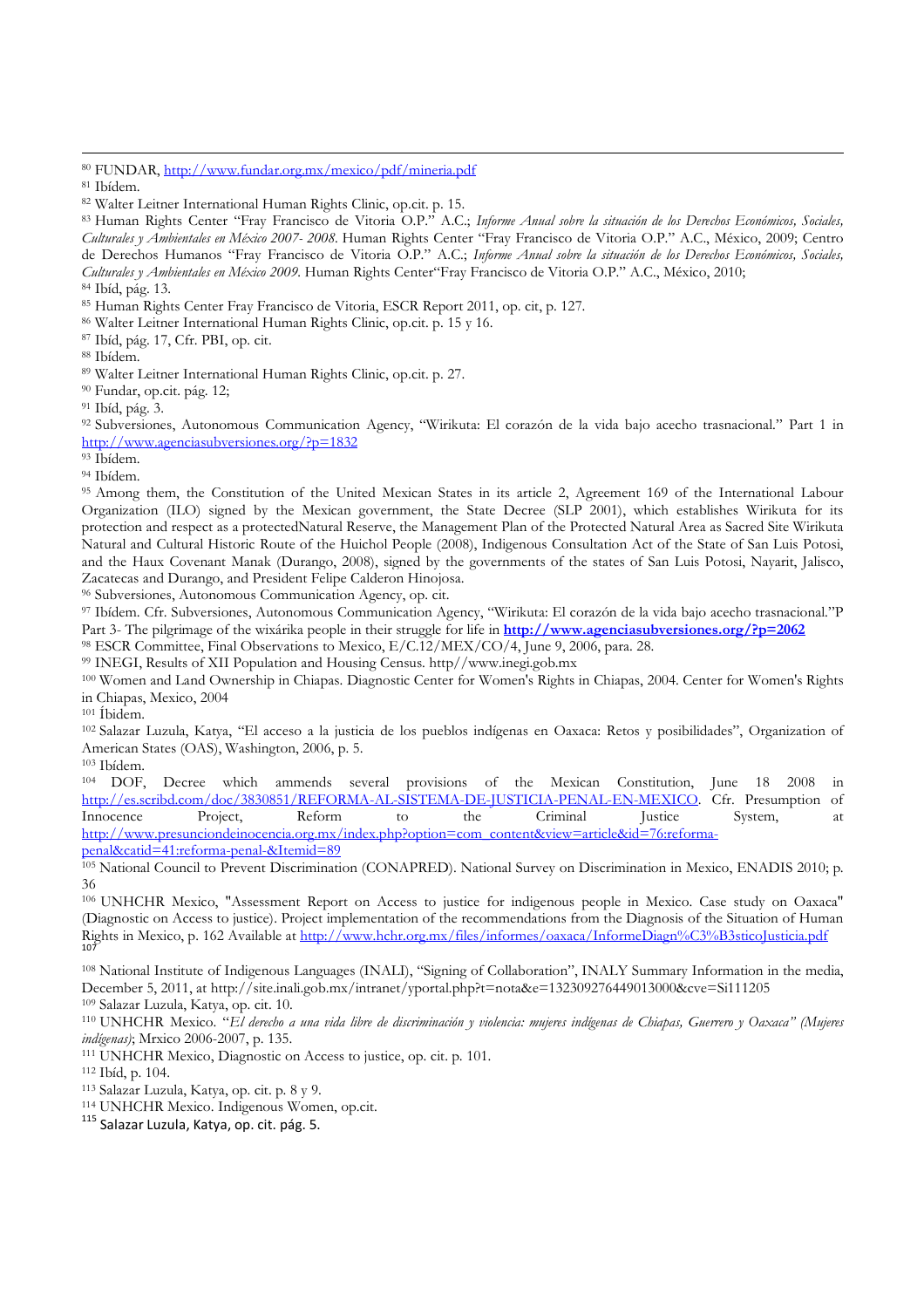<sup>116</sup> Federal Public Security Ministry. Statistics: Indigenous prison population by jurisdiction, legal status, sex and state. July 2011 <sup>117</sup> Salazar Luzula, Katya, op. cit. pág. 14.

l

<sup>121</sup> Zapateando, "Magdalena García Durán: fui presa un año, seis meses y cinco días, pero no me pudieron callar", available at http://zapateando.wordpress.com/2009/01/18/magdalena-garcia-duran-fui-presa-un-ano-seis-meses-y-cinco-dias-pero-no-mepudieron-callar/

<sup>122</sup>El Universal, "Jacinta sale libre luego de tres años de cárcel", September 26, 2009, at <u>http://www.eluniversal.com.mx/notas/626835.html</u> <sup>123</sup> Indignación A.C., "Don Ricardo está en libertad" December 31, 2009, at http://indignacion.org.mx/2009/12/31/mes-ymedio-despues-de-la-audiencia-en-la-cidh-esta-en-libertad/

<sup>124</sup> UNHCHR Mexico, Diagnostic on Access to justice, op. cit. pág. 82.

<sup>125</sup> UNHCHR, Informe del Relator Especial sobre la situación de los derechos humanos y las libertades fundamentales de los indígenas, Rodolfo Stavenhagen, referente a México. E/CN.4/2004/80/Add.2 (23 diciembre de 2003), párrafo 93.

<sup>126</sup> Diagnosis on the Human Rights Situation in Mexico, published in 2004 - Chapter 6, "Rights of Indigenous Peoples", 6.11 Proposals, "Justice", p. 160. This recommendation was first included in paragraph 96 of the Report of the Special Rapporteur on the situation of human rights and fundamental freedoms of indigenous people, Rodolfo Stavenhagen, referring to Mexico. E/CN.4/2004/80/Add.2 (December 23, 2003). The Special Rapporteur also recommends that "Indigenous communities and peoples that apply traditional legal customs should do so in strict compliance with the universal individual human rights established in international and national legislation, with special attention to the rights of women." para 94.

**List of organizations that are part of The National Network of Civil Organizations "All Rights for All" A.C. (Red Nacional de Organismos Civiles "Todos los Derechos para Todas y Todos" A.C.):** Agenda LGBT (Distrito Federal, Asistencia Legal por los Derechos Humanos, A.C. (Distrito Federal); Asociación Jalisciense de Apoyo a los Grupos Indígenas, A.C. (Guadalajara, Jal.); Asociación para la Defensa de los Derechos Ciudadanos "Miguel Hidalgo", A.C. (Jacala, Hgo.); Casa del Migrante Saltillo (Coahuila), Católicas por el Derecho a Decidir, A.C. (Distrito Federal); Centro "Fray Julián Garcés" Derechos Humanos y Desarrollo Local, A. C. (Tlaxcala, Tlax.); Centro de Apoyo al Trabajador, A.C. (Puebla, Pue.); Centro de Derechos Humanos "Fray Bartolomé de Las Casas", A. C. (San Cristóbal de Las Casas, Chis) ; Centro de Derechos Humanos "Fray Francisco de Vitoria O.P.", A. C. (Distrito Federal); Centro de Derechos Humanos "Miguel Agustín Pro Juárez", A. C. (Distrito Federal); Centro de Derechos Humanos "Don Sergio" (Jiutepec, Mor.); Centro de Derechos Humanos "Fray Matías de Córdova". A.C. (Tapachula, Chis); Centro de Derechos Humanos de la Montaña, Tlachinollan, A. C. (Tlapa, Gro.); Centro de Derechos Humanos de las Mujeres (Chihuahua), Centro de Derechos Humanos, "Juan Gerardi" , A. C. (Torreón, Coah.); Centro de Derechos Humanos Ñu'u Ji Kandií, A. C. (Tlaxiaco, Oax.); Centro de Derechos Humanos Paso del Norte (Cd. Juárez), Centro de Derechos Humanos Solidaridad Popular, A.C. (Monterrey, N.L.); Centro de Derechos Humanos Tepeyac del Istmo de Tehuantepec, A. C. (Tehuantepec, Oax); Centro de Derechos Humanos Victoria Diez, A.C. (León, Gto.); Centro de Derechos Indígenas "Flor y Canto", A. C. (Oaxaca, Oax.); Centro de Derechos Humanos Toaltepeyolo (Tlilapan, Veracruz); Centro de Derechos Indígenas A. C. (Bachajón, Chis.); Centro de los Derechos del Migrante (Zac. Zacatecas); Centro de Estudios Fronterizos y Promoción de los Derechos Humanos, A. C. (Reynosa, Tamps.); Centro de Justicia para la Paz y el Desarrollo, A. C. (CEPAD) (Guadalajara, Jal.); Centro de Reflexión y Acción Laboral (CEREAL-DF) (Distrito Federal); Centro de Reflexión y Acción Laboral (CEREAL-Guadalajara) (Guadalajara, Jal.); Centro Diocesano para los Derechos Humanos "Fray Juan de Larios",A.C. (Saltillo, Coah.); Centro Juvenil Generando Dignidad (Comalcalco, Tabasco); Centro Hermanas Mirabal de Derechos Humanos (León, Gto.), Centro Mexicano de Derecho Ambiental (Distrito Federal), Centro Mujeres (La Paz, BC.), Centro Regional de Defensa de DDHH José María Morelos y Pavón, A. C. (Chilapa, Gro.); Centro Regional de Derechos Humanos "Bartolomé Carrasco", A. C. (Oaxaca, Oax.); Ciencia Social Alternativa, A.C. - KOOKAY (Mérida, Yuc.); Ciudadanía Lagunera por los Derechos Humanos, A. C. (CILADHAC) (Torreón, Coah.); Ciudadanos en Apoyo a los Derechos Humanos, A. C. (Monterrey, NL); Colectivo Educación para la Paz y los Derechos Humanos, A.C. (San Cristóbal de Las Casas, Chis.); Colectivo contra la Tortura y la Impunidad (Distrito Federal); Comité Cerezo (Distrito Federal); Comisión de Derechos Humanos "La Voz de los sin voz" (Coyuca de Benítez, Gro.); Comisión de Derechos Humanos y Laborales del Valle de Tehuacan, A.C. (Tehuacan, Pue.); Comisión de Solidaridad y Defensa de los Derechos Humanos, A. C. (Chihuahua, Chih.); Comisión Independiente de Derechos Humanos de Morelos, A. C. (CIDHMOR) (Cuernavaca, Mor.); Comisión Intercongregacional "Justicia, Paz y Vida" (Distrito Federal); Comisión Parroquial de Derechos Humanos "Martín de Tours", A.C. (Texmelucan, Pue.); Comisión Regional de Derechos Humanos "Mahatma Gandhi", A. C. (Tuxtepec, Oax.); Comité de Defensa de las Libertades Indígenas (Palenque, Chis.); Comité de Derechos Humanos Ajusco (Distrito Federal); Comité de Derechos Humanos "Fr. Pedro Lorenzo de la Nada", A. C. (Ocosingo, Chis.); Comité de Derechos Humanos "Sembrador de la Esperanza". A. C. (Acapulco, Gro.); Comité de Derechos Humanos "Sierra Norte de Veracruz", AC. (Huayacocotla, Ver.); Comité de Derechos Humanos de Colima, No gubernamental, A. C. (Colima, Col.); Comité de Derechos Humanos de Comalcalco, A. C. (Comalcalco, Tab); Comité de Derechos Humanos de Tabasco, A. C. (Villahermosa, Tab); Comité de Derechos Humanos y Orientación Miguel Hidalgo, A. C.

<sup>118</sup> UNHCHR Mexico, Diagnostic on Access to justice, op. cit. pág. 129.

<sup>119</sup> Salazar Luzula, Katya, op. cit. pág. 11.

<sup>120</sup> UNHCHR Mexico, Diagnostic on Access to justice, op. cit. pág. 90 y 91.